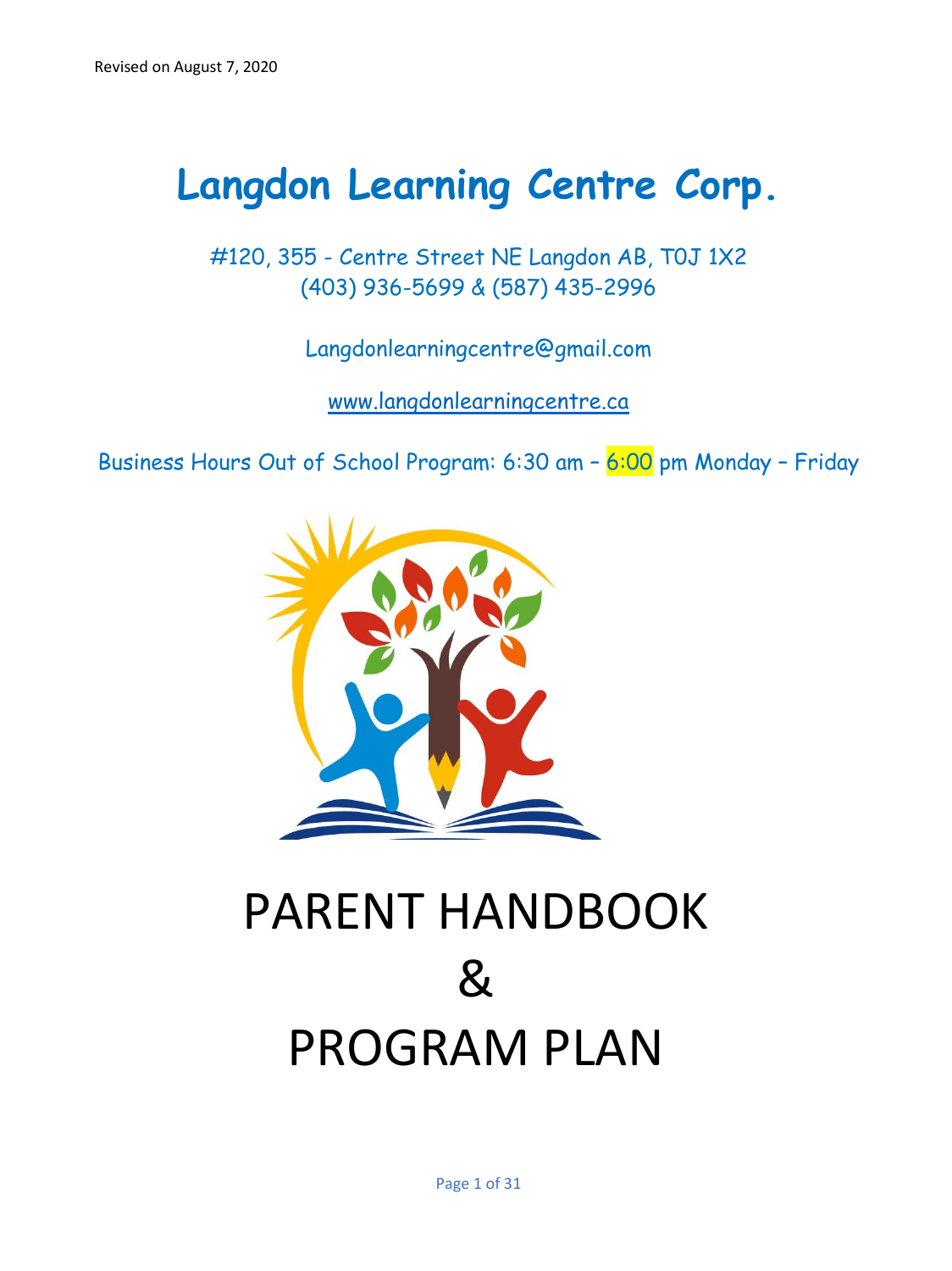## **Table of Contents**

#### **1. Parent Handbook**

| 1.1 Program Schedule & Cost | page 4 |
|-----------------------------|--------|
| 1.2 Required Daily Items    | page 5 |

- 1.3 **Parent Involvement**\_\_\_\_\_\_\_\_\_\_\_\_\_\_\_\_\_\_\_\_\_\_\_\_\_\_\_\_\_\_\_\_\_\_\_\_\_\_\_\_\_\_\_\_\_\_\_\_ page 5 6
	- a) Volunteering
	- b) Parent Committee
	- c) Ongoing Improvements
	- d) Open Door Policy
	- e) Conduct
	- f) Nutrition
	- g) Inclusion & Honouring Diverse Backgrounds
	- h) Family Supports
	- i) Technology

#### **2. Family Policies & Procedures**

| 2.1           |                 | page 8          |
|---------------|-----------------|-----------------|
| $2.2^{\circ}$ |                 | $\qquad$ page 8 |
| 2.3           |                 | page 8          |
| 2.4           |                 | page 8          |
| 2.5           |                 | page 8          |
| 2.6           |                 | page 9          |
| 2.7           |                 | page 10         |
| 2.8           |                 | page 11         |
| 2.9           |                 | page 11         |
|               |                 |                 |
|               |                 | page 12         |
|               |                 |                 |
|               |                 | page 13         |
|               |                 | page 14         |
|               |                 | page 14-18      |
|               | 2.16 No Smoking | page 18         |
|               |                 |                 |

#### **3. Program Plan – Licensing Regulations**

| 3.1 Philosophy                  | page 19 |
|---------------------------------|---------|
| 3.2 Meeting Developmental Needs | page 19 |
| 3.3 Use of Space                | page 20 |
| 3.4 Community Resources         | page 20 |

#### **4. Staffing Plan**

| 4.1 Positions & Responsibilities | page 21 |
|----------------------------------|---------|
| 4.2 Ratios                       | page 21 |
| 4.3 Orientation                  | page 22 |
| 4.4 Screening                    | page 22 |
| 4.5 Staff Improvement            | page 22 |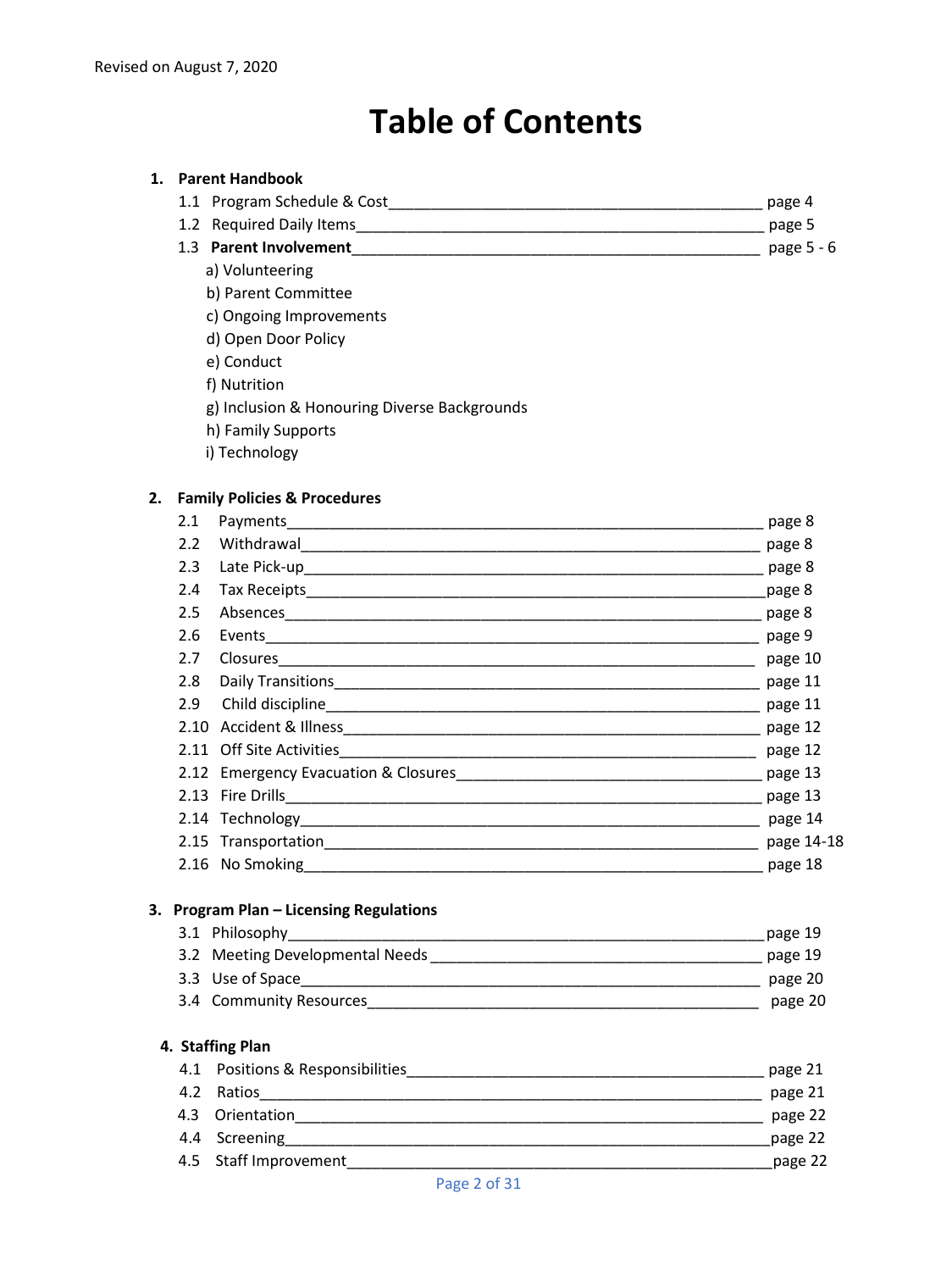#### **5. Administrative Policies and Procedures**

|     | 5.1 Child Discipline                                       | page 23      |
|-----|------------------------------------------------------------|--------------|
|     | 5.2 Off Site Activities & Emergency Evacuation or Closures | page 23      |
| 5.3 |                                                            | page 23      |
|     | 5.4 Potential Health Risk & Phase 1 COVID -19              | page 27      |
|     |                                                            | page 28      |
|     | 5.6 Administration of Medicine                             | page 28      |
|     |                                                            | page 29      |
|     | 5.8 Children's records <b>Children's records</b>           | page 29      |
|     | 5.9 Administrative Records                                 | page 29      |
|     | 5.10 Portable Records                                      | page 30      |
|     | 5.11 Supervision Policy & Practices                        | page 30 - 31 |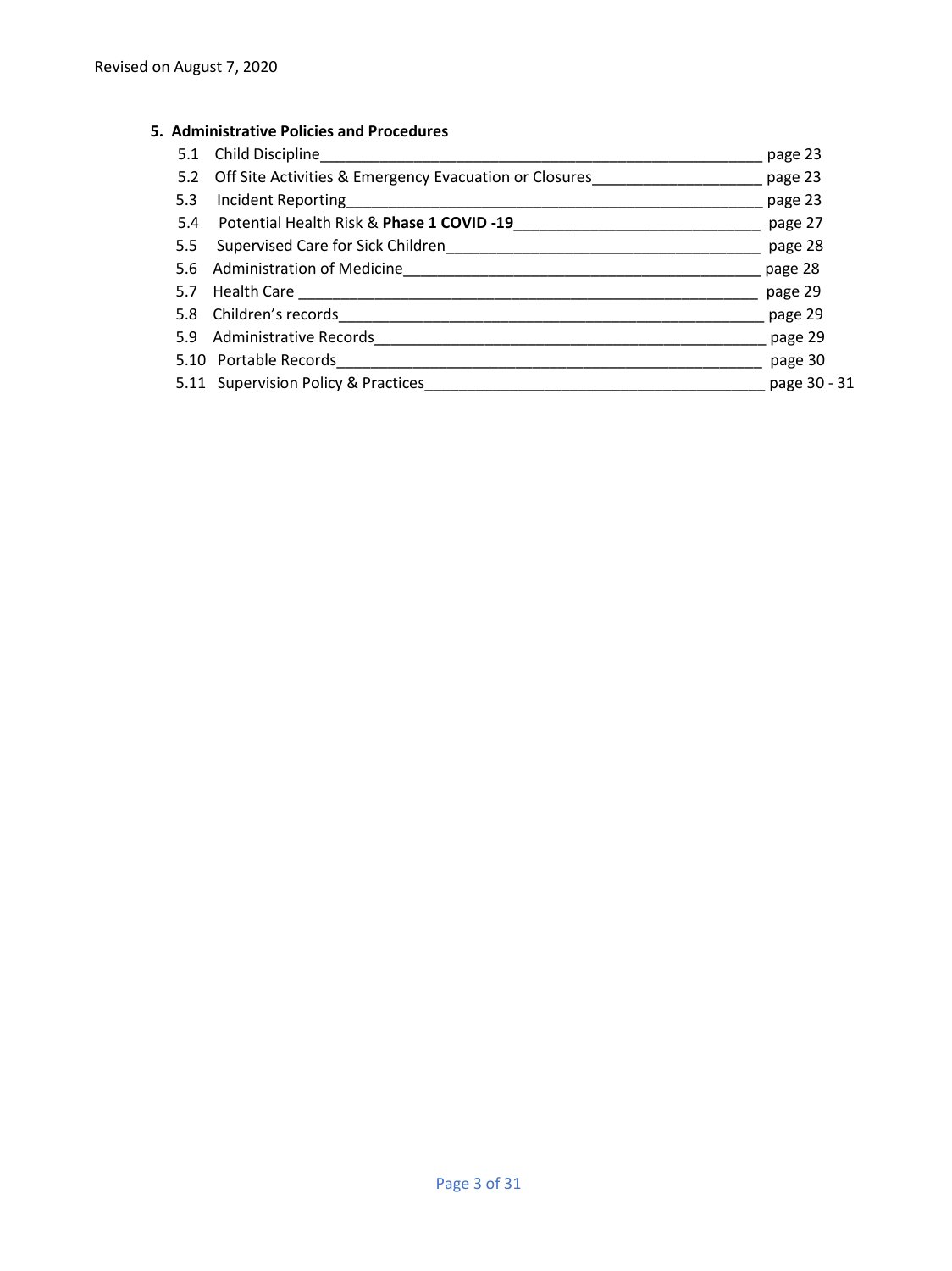## **PARENT HANDBOOK**

Welcome!! We are delighted that you have joined our BAS family at Langdon Learning Centre Corp. To provide an exceptional learning experience for your child, we would appreciate it if all parents follow the guidelines set out below. Your commitment will allow us to create and maintain the best learning environment possible for your child. With your assistance we'll continue to guide your child through on-going experiences that will help develop their social and emotional well being.

*Please be aware, that when signing the registration form, you are agreeing to provide accurate, truthful information about your child, and you have read the Parent Handbook & Program Plan and that you agree to abide by our policies and procedures set out in this Parent Handbook.* 

### **1.1) Program Schedule & Cost**

**Our first day of programming is: Sept 2, 2020 Our last day of programming is: June 30, 2021**

#### **Schedule**

We follow the Rockyview School calendar and therefore remain open to our students for care on the days that Rockyview school is closed during the week except for the days listed below during the Christmas season.

#### We are closed on the following non-stat dates:

- December 24, 28, 29, 30, 31 Back to program on Jan  $4<sup>th</sup>$ , 2021
- We will not be running a summer program in July & August 2021

**Hours of Operation:** 6:30 am – 6:00 pm (Monday to Friday)

#### **Contact Information:**

(Teachers) [LLCteachers1@gmail.com](about:blank) Land Line: **403-936-5699** & **Mobile: 587-435-2996** (Director) [langdonlearning@gmail.com](about:blank) & Mobile: 403-619-2996

Please Join our exclusive FB Page: Langdon Learning Centre Parents

| <b>Program Description</b>                  | Cost     | <b>Includes PD</b> |
|---------------------------------------------|----------|--------------------|
|                                             |          | days & Other       |
| FT Kinder care (approx. 8 hours/day)        | \$750/mo |                    |
| Vehicle Transport Sarah Thompson School     | \$50/mo  | Not required       |
| FT BAS (Before & After School)              | \$450/mo |                    |
| PT BAS (Before school OR After School only) | \$350/mo |                    |
| Drop In *based on availability              | \$10/hr  |                    |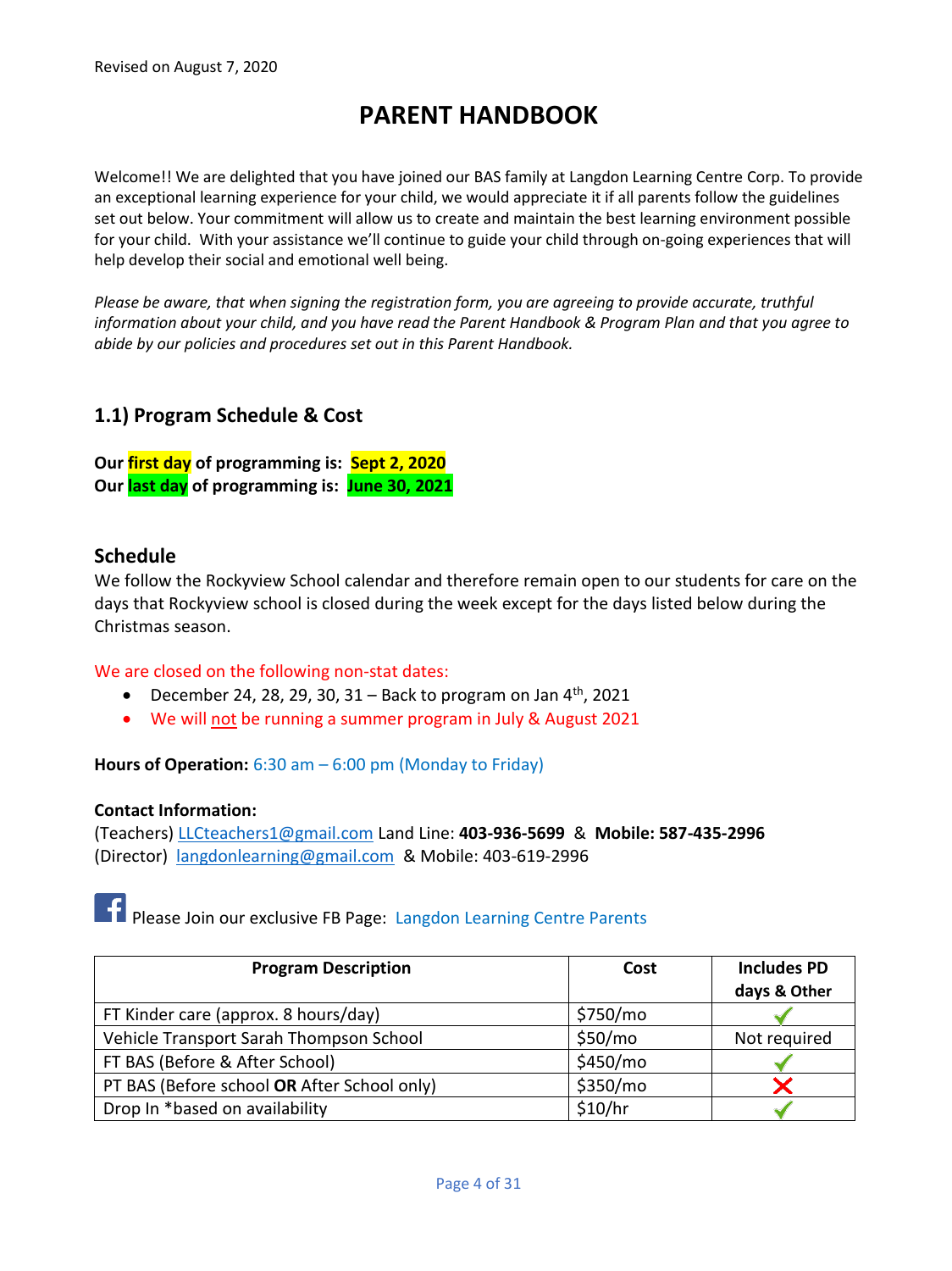## **1.2) Required Daily Items**

- Indoor Shoes (left on the premise)
- Appropriate outdoor attire
- Lunch (kinder program, drop in & PD days)
- Snack (after school)
- Refillable non-spill water cup
- Backpack (same as school backpack)
- Extra set of pants, underwear & socks (if your child requires)
- \*\*Lunch and snacks are not provided in our program. Please provide a full lunch for all kindergarten students who attend daily and all students on PD days.
- Any **medical devices or medication** for (severe allergies, asthma, ADHD) These **MUST be in the original container and not expired. We encourage these to be kept permanently on site.**

## **1.3) Parent Involvement**

#### **a) Volunteering**

We welcome and encourage parent involvement both in the classroom and parent committees. If you would like to volunteer, please contact your director. If you want a *friend, or family member*  to volunteer for the day, they are required to submit a "Vulnerable Sector search and Criminal Records Check." It can take up to 30 days to receive a crim/vulnerable search from the city of Calgary. Living outside of Calgary, volunteers are required to produce a crim/vulnerable search from their area. All record checks cannot be older than 6 months.

#### **b) Parent Committee**

Several positions are available ie. Event Planner, Fundraising, Executive. This committee is run completely by the parents. Meetings are set by the Chairperson.

#### **c) On-Going Improvements**

A short digital 10 questionnaire/survey is sent to parents (and students) bi-annually to help us learn what we are doing well and what we can improve on. This is a great opportunity to have a strong voice in the betterment of our program. **All responses are anonymous.** We also provide an anonymous suggestion box at the front entrance for anyone to share their ideas or constructive criticism.

#### **d) Open Door Policy**

We encourage you to email or phone *many times* throughout the year to share your ideas or concerns with us so we can address them accordingly.

#### **e) Conduct**

We strive to create a positive, nurturing environment for our students. In doing so, it is not appropriate or acceptable to make negative or disparaging comments, on LLC property, or via social media of any kind (Facebook, Twitter) and therefore we reserve the right to dismiss those families from our program.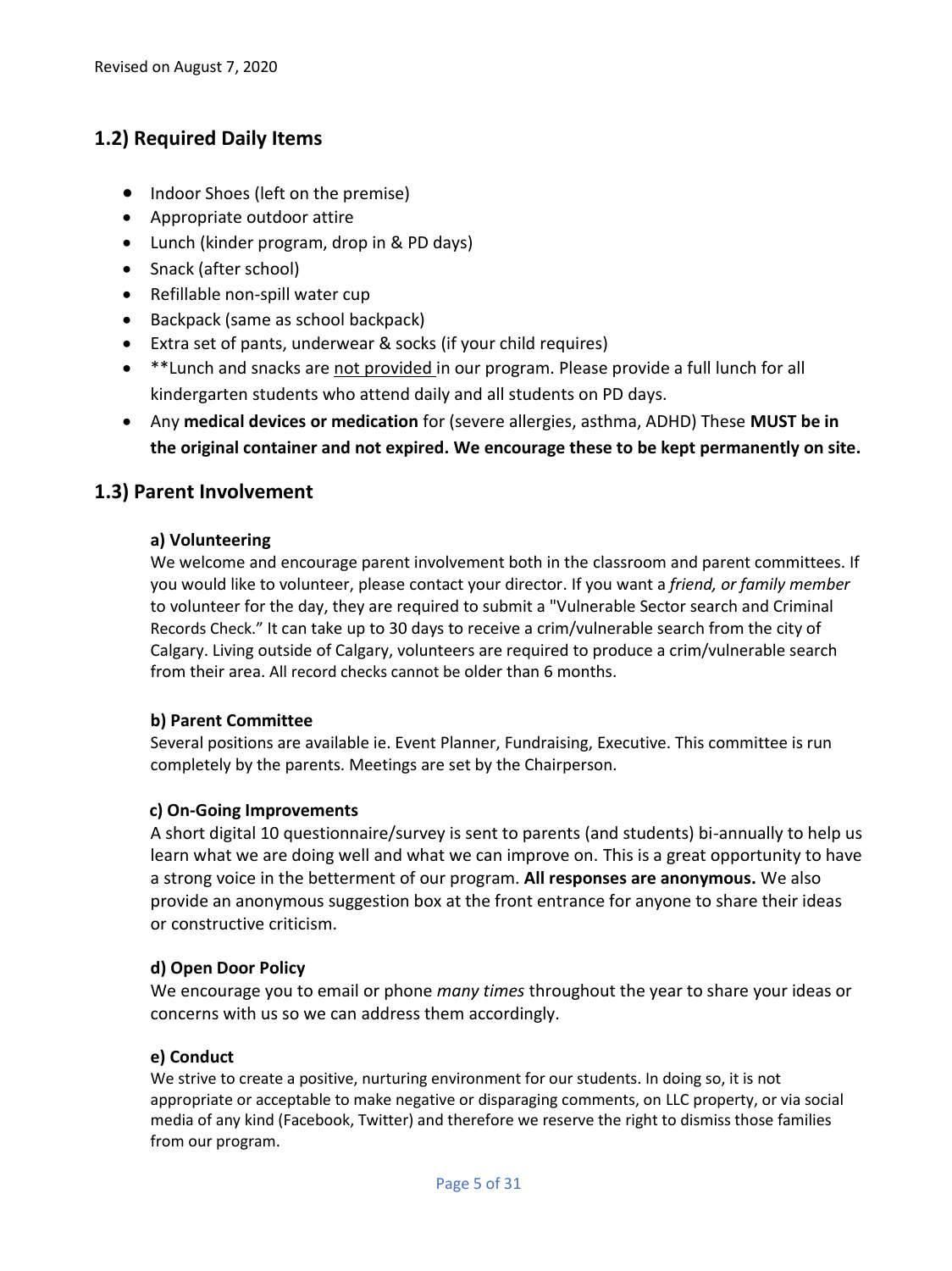If comments are potentially damaging to our school reputation, further action could be enforced. To keep all matters respectful and confidential*, please address your concerns preferably with the Director by making an appointment via phone, email or in person. If the program director is unaware that a problem exists, it is unlikely the problem will be solved.* 

#### **f) Nutrition**

It is the responsibility of the families to provide healthy snacks daily for the child(ren).

- School aged: one healthy snack is recommended for after school.
- Kindergarten students must be supplied with a lunch to eat at our centre after they return to the program from school at 11:15 am.
- PM kindergarten children require an afternoon snack to eat at our Centre after 2:45 pm.
- All PD days requires a full lunch, refillable drink cup and a minimum of 2 snacks to help sustain them during their busy day.

Healthy nutrition aids in maintaining positive behaviours. When your child is hungry, they can experience negative behaviours. The program carries *some* additional snacks and will not allow a child to go hungry, however should a child continually forget their snack, parents will be asked to pay for the replacement of the snacks on their next billing date.

#### **g) Inclusion & Honouring Diverse Backgrounds**

We are an inclusion program which believes that every family has a right to belong to their community. All families in our program have the right to be honoured for their unique traditions and diverse backgrounds. Children or families with disabilities will be welcome in our centre and treated equally. The program will make amendments to accommodate any special needs. We celebrate North American holidays that are traditional to Canada, but we also welcome the diverse holidays, religions and belief systems shared by the families enrolled in our program. We invite parents and their children to share these customs with us so that we can broaden our perspective and learn more about them.

#### **h) Family Supports**

#### **Social Services**

Call **211**, available 24/7, 365 days a year <https://www.rockyview.ca/LivinginRockyView/Amenities/SocialServices.aspx>

**Covid-19** <https://www.alberta.ca/covid-19-orders-and-legislation.aspx>

#### **Childcare Subsidy**

<https://www.alberta.ca/child-care-subsidy.aspx>

#### **Chestermere Family Community Support Services**

<https://www.chestermere.ca/655/Family-Community-Support-Services-FCSS>

**Chestermere Local Library** <https://www.chestermerepubliclibrary.com/>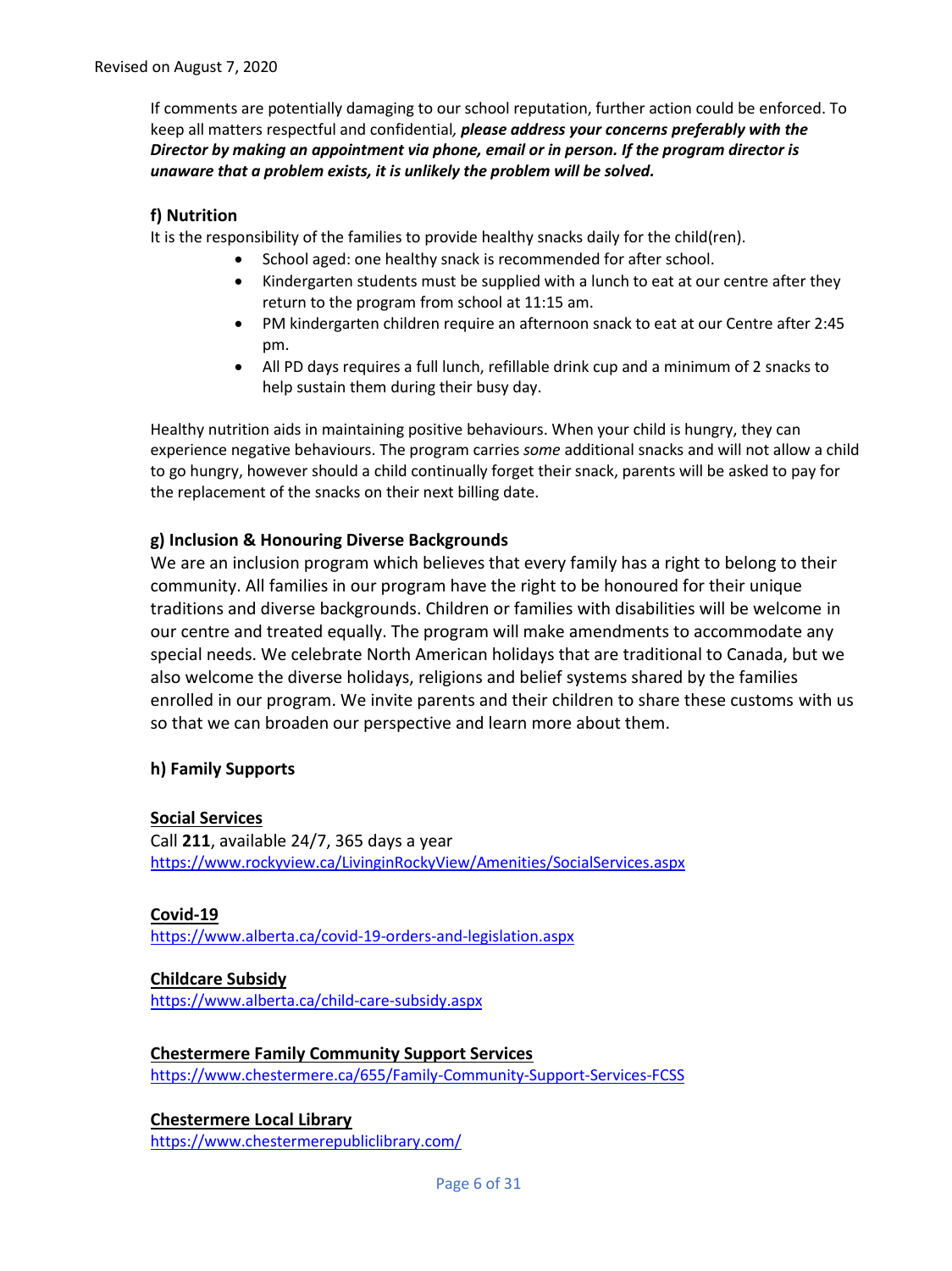#### **i) Technology**

We understand that technology is a fact of the present and the future, however, our goal is to discourage tech time in favour of imaginative play where we can practice our social skills and improve our confidence, we are limiting tech time to a maximum of 10 min per day in the morning and 10 min per day after school.

*Parents will need to sign a waiver allowing their child tech time and ensuring personal tablets or IPads have been set up with parental controls prior to children bringing them on the premises.* LLCC will ensure the tablets we supply all have parental controls installed.

We reserve the right to remove tech time for a period or indefinitely from a child if they are not following the rules. The rules are but are not limited to; not adhering to the allotted time given, not showing respectful conduct, visiting inappropriate sites, using above normal voice levels, mis-handling the devices that can cause harm or breakage to them.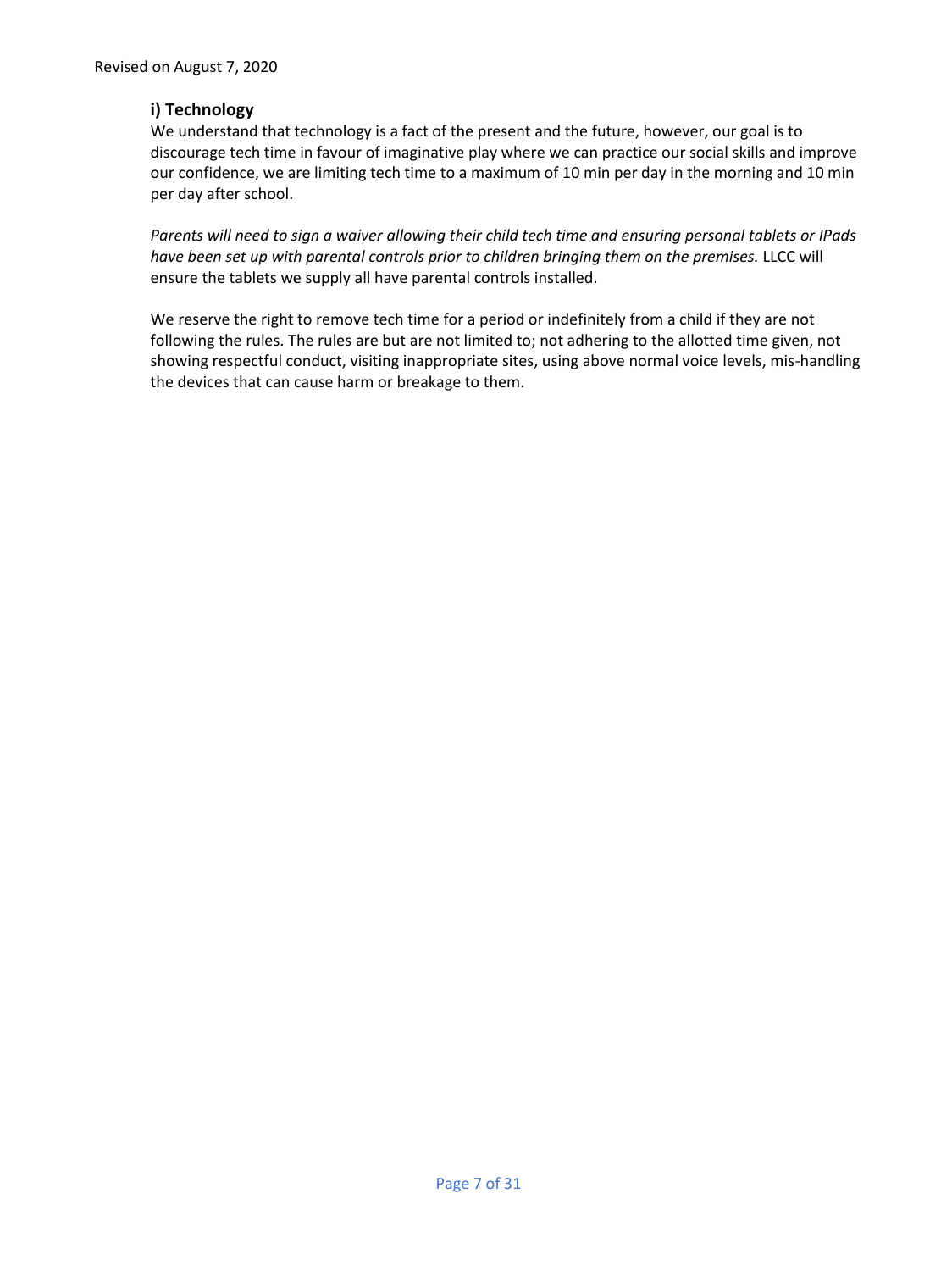## **FAMILY POLICIES & PROCEDURES**

### **2.1) Payments**

- Pre-Authorization Debit (PAD) agreement will be issued at time of enrollment. [www.langdonlearningcentre.ca](about:blank)
- Payments past the  $1<sup>st</sup>$  of the month will be subject to a \$50 late fee.
- Payments past 5 days can result in termination from our program unless prior arrangements are made with the director.

## **2.2) Withdrawal**

If for any reason you wish to withdraw your child from our program, notice must be given in writing (email is fine) to the Director by the 15th of the month prior to withdraw to stop the automatic withdrawal from your account for the following month. **For example:** If you plan to withdraw your child at the end of April you must give written notice by April 15th to stop May 1st auto withdrawal. \*\*\*Registration fee (\$50 plus first month's fee) are NON-REFUNDABLE\*\*\*\*

## **2.3) Late Pick-up Charges \*\*OUR NEW PICK UP TIME IS: 5:30 PM**

Although we understand that parents may run late to pick up their child from time to time, it is particularly important that you are consistent in picking up your child on time.

You must!! call us if you are going to be late past 5:30 pm). After the second late pick-up you will be giving a gentle reminder to be on time. A third offence in the same month, will result in a \$1 per minute charge unless prior arrangements have been made.

If we have not heard from you by 5:35 pm and we are unable to reach you, your emergency contact person will be notified. If all attempts fail to reach you, your spouse, and emergency contact after 30 minutes, Social Services will be notified, and an incident report will be filed with our licensing authority.

## **2.4) Tax Receipts**

Receipts will be issued by the end of December. If you have any questions, please contact Revenue Canada at 1-800-959-8281

## **2.5) Absences (Late, Sick, Early Pick-up)**

#### *Please ALWAYS contact us using one of the following methods:*

*Landline:* **(403) 936-5699** and leave a message if no one answers.

*Mobile:* **(587) 435-2996** or text

*EMAIL:* [LLCTeachers1@gmail.com](mailto:LLCTeachers1@gmail.com)

It is imperative that you contact us if your child does NOT need us to pick them up after school due to, Did you know? It is a licensing policy that should your child not be at the pick up location after school and their whereabouts is not verified (after attempts to reach you or school) we are required to contact 911 and report a missing child from the program within 10 minutes.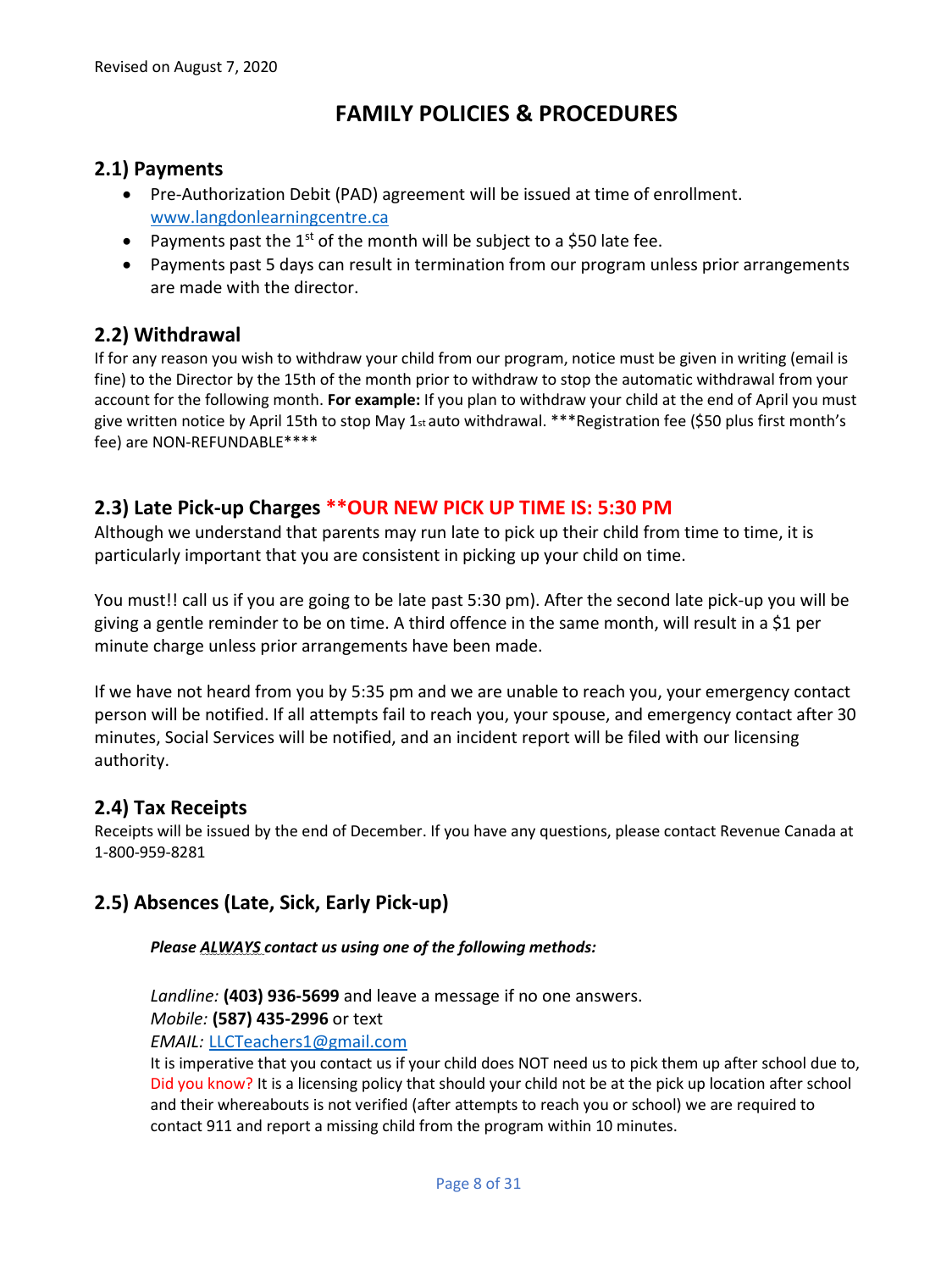## **2.6) Calendar & Events**

#### **a) Schedule of Events**

A monthly planning web located in our boot room is available to families for review. Special activities or events will be emailed to you outlining instructions and dates.

A yearly calendar is available on our WEBSITE [www.langdonlearningcentre.ca](about:blank)

## **Langdon Learning Centre - BAS**

**- 2022 School Calendar**

| August '21             |             |    |    |           |    |    |  |
|------------------------|-------------|----|----|-----------|----|----|--|
| $\mathsf{S}\mathsf{u}$ | M           | Tυ | W  | <b>Th</b> | F  | S  |  |
|                        | $\mathbf 2$ | 3  | 4  | 5         | 6  | 7  |  |
| 8                      | 9           | 10 | 11 | 12        | 13 | 14 |  |
| 15                     | 16          | 17 | 18 | 19        | 20 | 21 |  |
| 22                     | 23          | 24 | 25 | 26        | 27 | 28 |  |
| 29                     | 30          | 31 |    |           |    |    |  |
|                        |             |    |    |           |    |    |  |

| September '21  |    |    |    |                |    |    |  |
|----------------|----|----|----|----------------|----|----|--|
| S <sub>U</sub> | M  | Tυ | W  | <b>Th</b>      | F  | S  |  |
|                |    |    |    | $\overline{2}$ | 3  | 4  |  |
| 5              | 6  | 7  | 8  | 9              | 10 | 11 |  |
| 12             | 13 | 14 | 15 | 16             | 17 | 18 |  |
| 19             | 20 | 21 | 22 | 23             | 24 | 25 |  |
| 26             | 27 | 28 | 29 | 30             |    |    |  |
|                |    |    |    |                |    |    |  |

| October '21    |    |    |    |           |    |                |  |  |
|----------------|----|----|----|-----------|----|----------------|--|--|
| S <sub>U</sub> | M  | Tυ | W  | <b>Th</b> | F  | S              |  |  |
|                |    |    |    |           |    | $\overline{2}$ |  |  |
| 3              | 4  | 5  | 6  | 7         | 8  | 9              |  |  |
| 10             | 11 | 12 | 13 | 14        | 15 | 16             |  |  |
| 17             | 18 | 19 | 20 | 21        | 22 | 23             |  |  |
| 24             | 25 | 26 | 27 | 28        | 29 | 30             |  |  |
| 31             |    |    |    |           |    |                |  |  |

| <b>November '21</b> |    |             |    |           |    |    |  |
|---------------------|----|-------------|----|-----------|----|----|--|
| S <sub>U</sub>      | M  | Tυ          | W  | <b>Th</b> | F  | S  |  |
|                     |    | $\mathbf 2$ | 3  | 4         | 5  | 6  |  |
| $\overline{7}$      | 8  | 9           | 10 | 11        | 12 | 13 |  |
| 14                  | 15 | 16          | 17 | 18        | 19 | 20 |  |
| 21                  | 22 | 23          | 24 | 25        | 26 | 27 |  |
| 28                  | 29 | 30          |    |           |    |    |  |
|                     |    |             |    |           |    |    |  |

| December '21   |    |    |    |              |    |                         |
|----------------|----|----|----|--------------|----|-------------------------|
| S <sub>U</sub> | M  | Tυ | W  | <b>Th</b>    | F  | S                       |
|                |    |    |    | $\mathbf{2}$ | 3  | $\overline{\mathbf{4}}$ |
| 5              | 6  | 7  | 8  | 9            | 10 | 11                      |
| 12             | 13 | 14 | 15 | 16           | 17 | 18                      |
| 19             | 20 | 21 | 22 | 23           | 24 | 25                      |
| 26             | 27 | 28 | 29 | 30           | 31 |                         |
|                |    |    |    |              |    |                         |

| January '22             |    |    |    |           |    |              |  |  |
|-------------------------|----|----|----|-----------|----|--------------|--|--|
| S <sub>U</sub>          | M  | Tυ | W  | <b>Th</b> | F  | $\mathsf{s}$ |  |  |
|                         |    |    |    |           |    |              |  |  |
| $\overline{\mathbf{2}}$ | 3  | 4  | 5  | 6         | 7  | 8            |  |  |
| 9                       | 10 | 11 | 12 | 13        | 14 | 15           |  |  |
| 16                      | 17 | 18 | 19 | 20        | 21 | 22           |  |  |
| 23                      | 24 | 25 | 26 | 27        | 28 | 29           |  |  |
| 30                      | 31 |    |    |           |    |              |  |  |

| <b>February '22</b> |    |    |              |           |    |    |
|---------------------|----|----|--------------|-----------|----|----|
| S <sub>U</sub>      | M  | Tυ | W            | <b>Th</b> | F  | S  |
|                     |    |    | $\mathbf{2}$ | 3         | 4  | 5  |
| 6                   | 7  | 8  | 9            | 10        | 11 | 12 |
| 13                  | 14 | 15 | 16           | 17        | 18 | 19 |
| 20                  | 21 | 22 | 23           | 24        | 25 | 26 |
| 27                  | 28 |    |              |           |    |    |
|                     |    |    |              |           |    |    |

|                | <b>May '22</b> |    |    |           |    |    |
|----------------|----------------|----|----|-----------|----|----|
| S <sub>U</sub> | M              | Tu | W  | <b>Th</b> | F  | S  |
| 1              | $\mathbf 2$    | 3  | 4  | 5         | 6  | 7  |
| 8              | 9              | 10 | 11 | 12        | 13 | 14 |
| 15             | 16             | 17 | 18 | 19        | 20 | 21 |
| 22             | 23             | 24 | 25 | 26        | 27 | 28 |
| 29             | 30             | 31 |    |           |    |    |
|                |                |    |    |           |    |    |

|                | <b>March '22</b> |    |              |           |    |    |
|----------------|------------------|----|--------------|-----------|----|----|
| S <sub>U</sub> | M                | Tυ | W            | <b>Th</b> | F  | S  |
|                |                  |    | $\mathbf{2}$ | 3         | 4  | 5  |
| 6              | 7                | 8  | 9            | 10        | 11 | 12 |
| 13             | 14               | 15 | 16           | 17        | 18 | 19 |
| 20             | 21               | 22 | 23           | 24        | 25 | 26 |
| 27             | 28               | 29 | 30           | 31        |    |    |
|                |                  |    |              |           |    |    |

| <b>June '22</b> |    |    |    |             |    |    |
|-----------------|----|----|----|-------------|----|----|
| S <sub>U</sub>  | M  | Tυ | W  | <b>Th</b>   | F  | S  |
|                 |    |    | 1  | $\mathbf 2$ | 3  | 4  |
| 5               | 6  | 7  | 8  | 9           | 10 | 11 |
| 12              | 13 | 14 | 15 | 16          | 17 | 18 |
| 19              | 20 | 21 | 22 | 23          | 24 | 25 |
| 26              | 27 | 28 | 29 | 30          |    |    |
|                 |    |    |    |             |    |    |

| <b>April</b> '22 |    |    |    |    |    |              |
|------------------|----|----|----|----|----|--------------|
| S <sub>U</sub>   | M  | Tυ | W  | Th | F  | $\mathsf{s}$ |
|                  |    |    |    |    |    | $\mathbf 2$  |
| $\mathbf{3}$     | 4  | 5  | 6  | 7  | 8  | 9            |
| 10               | 11 | 12 | 13 | 14 | 15 | 16           |
| 17               | 18 | 19 | 20 | 21 | 22 | 23           |
| 24               | 25 | 26 | 27 | 28 | 29 | 30           |
|                  |    |    |    |    |    |              |

| July '22       |    |    |    |           |    |                |
|----------------|----|----|----|-----------|----|----------------|
| S <sub>U</sub> | M  | Tu | W  | <b>Th</b> | F  | $\mathsf{s}$   |
|                |    |    |    |           |    | $\overline{2}$ |
| $\mathbf{3}$   | 4  | 5  | 6  | 7         | 8  | 9              |
| 10             | 11 | 12 | 13 | 14        | 15 | 16             |
| 17             | 18 | 19 | 20 | 21        | 22 | 23             |
| 24             | 25 | 26 | 27 | 28        | 29 | 30             |
| 31             |    |    |    |           |    |                |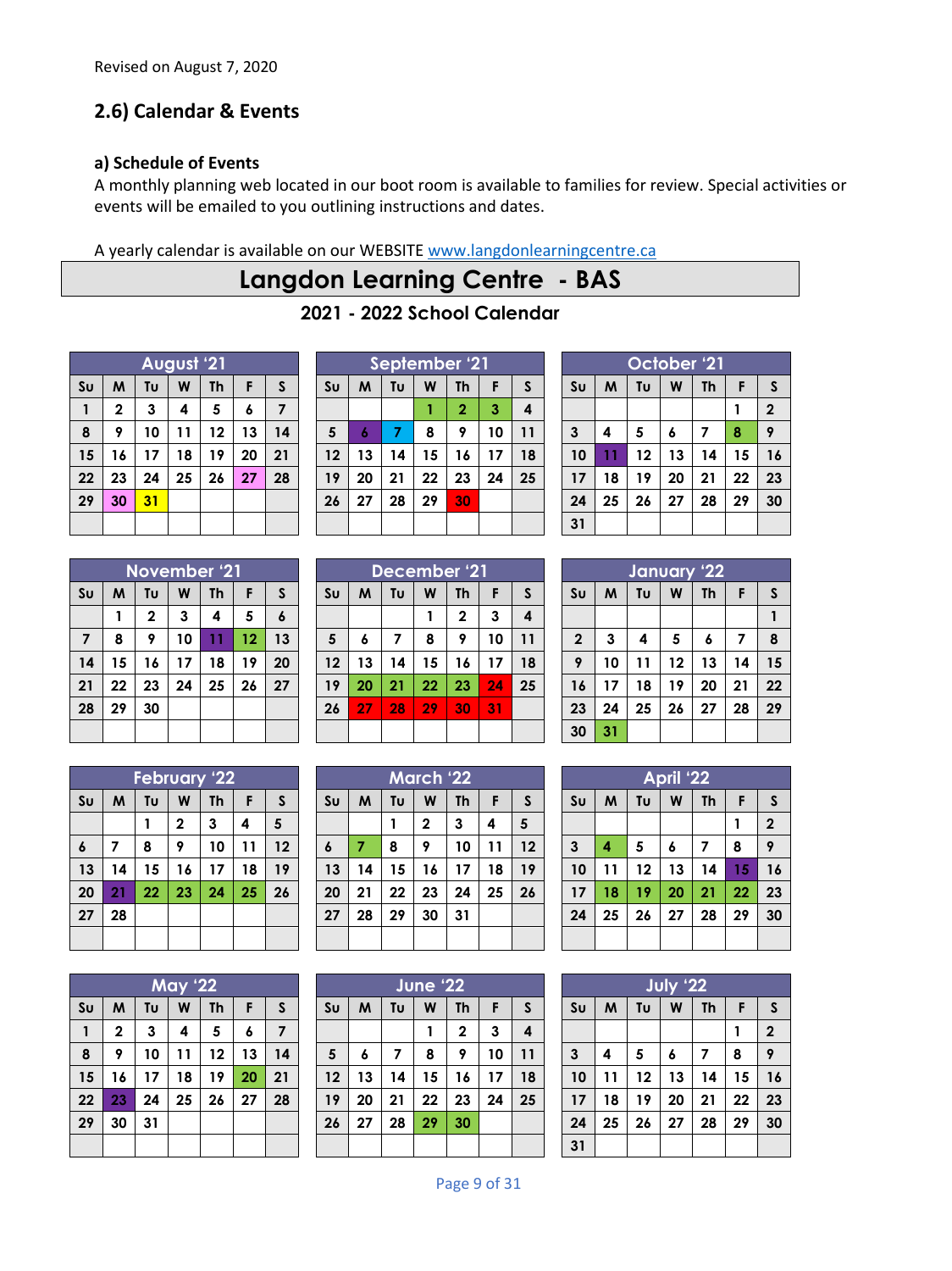

#### **Birthday Celebrations**

We will acknowledge your child's special day (or next attendance day) by singing Happy Birthday to them. If you would like to supply a treat (cupcakes, or cookies. or other, for the class, you are welcome to do so. Please refrain from sending any food that main contain nuts or traces of nuts.

\*\*If you would like to invite children from our centre to your child's b-day party we ask that you do this very discretely to avoid hurt feelings if only a selected few are invited. We can easily facilitate this by forwarding a digital invitation to the children on your child's list. It's easy, just *email the invite to the Director along with the list of children the invite should go to. We will cc you on the email.*

### **2.7) Closures**

Langdon Learning Centre is closed all stat holidays and 4 days over the Christmas holidays. Please schedule alternate arrangements for these days.

| <b>STAT HOLIDAYS</b>   | <b>CHRISTMAS HOLIDAYS</b>            |
|------------------------|--------------------------------------|
| SEPT - Labour Day      |                                      |
| OCT - Thanksgiving Day |                                      |
| NOV - Remembrance Day  |                                      |
| DEC - Christmas Day    | 24, 27, 28, 29, 30, 31 <sup>st</sup> |
| JAN - New Years Day    |                                      |
| FEB - Family Day       |                                      |
| APR - Good Friday      |                                      |
| MAY - Victoria Day     |                                      |
| JULY - Canada Day      |                                      |

#### **Inclement Weather**

We follow the Rockyview School Board during inclement weather. Please visit their website for confirmatio[n http://www.rockyview.ab.ca/](http://www.rockyview.ab.ca/)

If your vehicle cannot get out of your driveway, it is highly likely the parking lot to the LLC will be blocked also. **Please watch your email and Parent FB page Langdon Learning Centre Parents for updates.**

Outdoor play is encouraged daily. Children must be prepared (jacket, solid outdoor shoes/boots, mittens and toque in colder season). Even if we don't go outside to play, we do monthly fire drills or there could be a real emergency evacuation.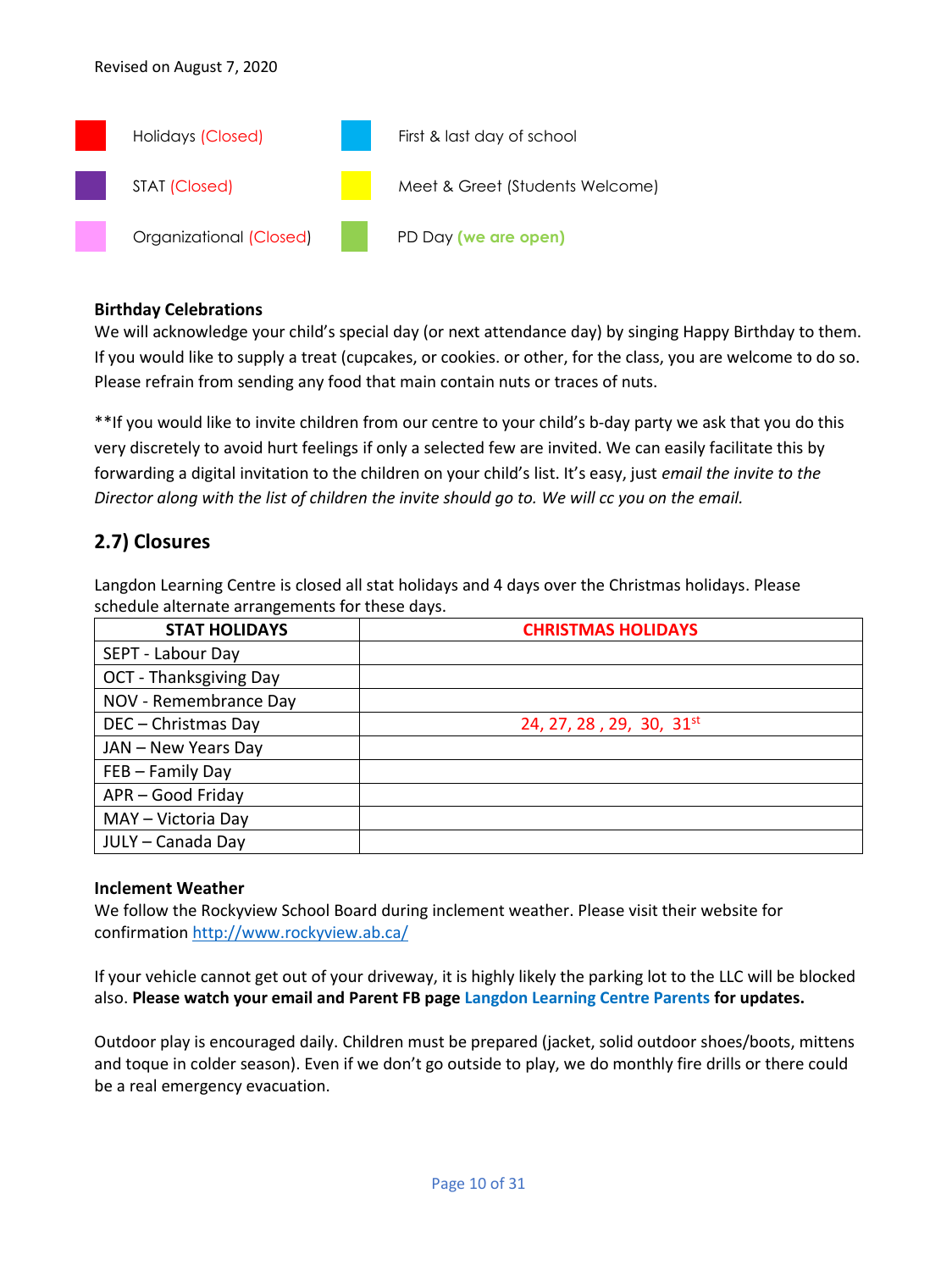## **2.8) Daily Transitions**

| <b>LANGDON SCHOOL</b>                                    | <b>SARAH THOMPSON SCHOOL</b>                   |
|----------------------------------------------------------|------------------------------------------------|
| AM $(6:30 - 8:00)$ Free Choice - Quiet Time              | AM $(6:30 - 7:30)$ Free Choice (Centres)       |
| $(8:00 - 8:10)$ Walk with staff to school                | (7:30 - 7:45) Load Van for departure           |
| <b>PM</b> (2:50 $-$ 3:00) Meet at green electrical box   | <b>PM</b> $(2:35 - 2:45)$ Meet at Office doors |
| (3:00 - 3:30) Outdoor Gross motor (* Weather Permitting) | $(3:00 - 3:30)$ Outdoor Gross Motor $*$        |
| $(3:30 - 4:00)$ Wash & Snack                             | (3:30 - 4:00) Wash & Snack                     |
| $(4:00 - 5:00)$ Organized Activity                       | $(4:00 - 5:00)$ Organized Activity             |
| $(5:00 - 6:00)$ Free Choice (Centres)                    | (5:00 - 6:00) Free Choice (Centres)            |

## **2.9) Child Discipline**

Children will be respected and treated equally and allowed to express their feelings safely without harsh judgement to maintain positive self-esteem. Teachers consistently help reinforce positive behaviour through modelling and social stories. All discipline actions will NEVER be physical in anyway or emotionally cruel. Discipline will be reasonable to the circumstances.

Our goal is to instill problem solving strategies at an age-appropriate level by reinforcing our classroom rules and encouraging children to use their words rather than a physical means to communicate their feelings. Children will be given a calm verbal warning. If the behaviour is not corrected, teachers will redirect the child to an appropriate activity to encourage personal responsibility for their behaviour. A third warning for the same behaviour will result in a phone call to the parent.

#### **Serious Behaviour**

Should a child display serious behaviour that could include harming themselves or others, including teachers, parents and guardians will be informed immediately. A behaviour strategy will be put into place while including parents in the strategy. This strategy may include seeking outside assistance from a medical professional. This strategy will be given a fair length of time which is agreed upon between the program teachers and parents to see behaviour improvements. Should the behaviour continue after the agreed time has past and the program supervisor, director and teachers feel the child's needs are beyond their training and capabilities, we reserve the right to dismiss the child/family from the program. Two weeks notice will be given to the family. Should the family choose to withdraw immediately from the program after notice has been given, there will not be any refunds on remaining program days.

#### **We along with any volunteer present will never:**

- inflict or cause to be inflicted any form of physical punishment, verbal or physical degradation or emotional deprivation,
- deny or threaten to deny any basic necessity
- use or permit the use of any form of physical restraint, confinement or isolation.

Therefore, if a child is out of control and in danger of hurting themselves of another child or an adult, a call will be made to pick up your child immediately. In the immediate moment, the child we be kept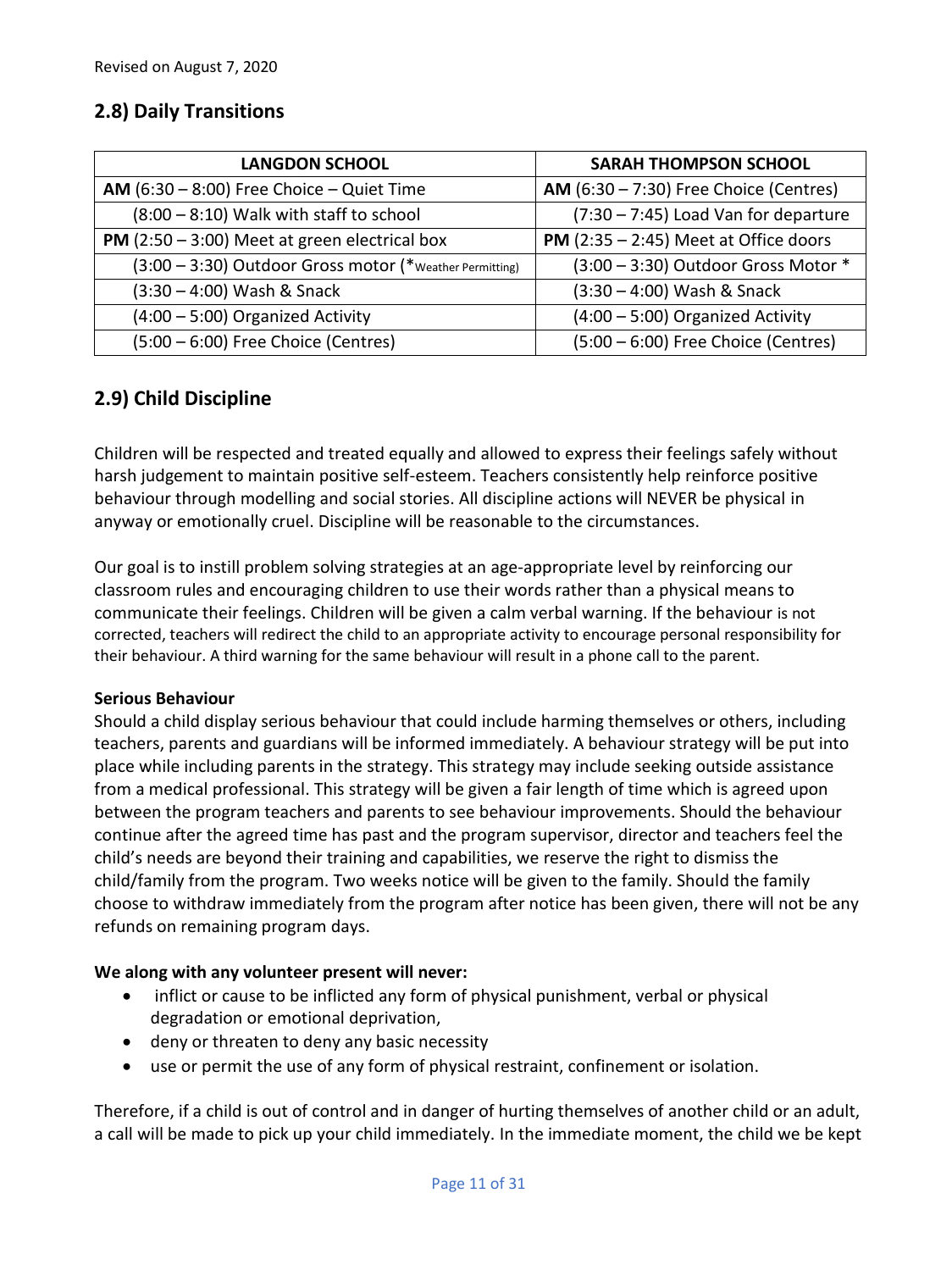safe (encouraged to visit a safe area) and the other children will be removed from that area to a safer area.

If an undesirable behavior becomes repetitive, teachers will inform parents with the intent to work together as a team towards developing a favorable approach to solve the problem. If violent/abusive behaviors become unmanageable in the classroom that endangers the safety of children or teachers, further steps will be taken to resolve the problem. Withdrawal from the program may be suggested.

## **2.10) Accident or Illness**

#### **You will be called to pick up your child immediately if:**

- Your child is showing signs of lethargy, vomiting, diarrhea or irritability, sore throat, or green mucus please refrain from sending your child to our program.
- Your child requires greater care and attention than can be provided without compromising the care of the other children in the program
- Your child is displaying any other illness or symptom the staff member knows or believes may indicate that the child poses a health risk to persons on the program premises. (This does not apply if the child's parent provides written notice from a physician indicating the child does not pose a health risk to persons on the program premises.)

It is imperative that all families including staff follow these strict rules to maintain a safe environment. **A doctor's note** *may be* **required to return to the program.**

#### *Mild Accident*

In the event a child has had an accident of a mild nature (bump, large scrape, bleeding nose) we will immediately perform any light first aid necessary by providing cold compresses, bandages to help deal with the situation and parents will be notified via phone or email. If we feel the child requires extra care a parent will be asked to pick up the child within half hour. If the child is doing okay, parents will be given the choice to pick up their child or allow the child to remain in our care for the duration of the program. The incident will be logged, and parents will be asked to sign a mild accident form indicating we have reviewed the details with them.

#### *Major Accident*

If a child has had a major accident such as a broken limb, possible concussion, anaphylactic shock, seizure or worse that may require an overnight stay in the hospital, we will immediately administer first aid. This may be a phone call for immediate pick up or a call to 911. All incidents of this nature will be logged and reported immediately to the regional childcare office.

This log is reviewed annually to analyze trends that may otherwise be preventable. Changes and updates will be made whenever possible to ensure better safety procedures. Parent concerns will also be logged, and changes will be considered for the betterment of the program.

## **2.11) Off-Site Activity**

Field Trips are considered outside of the Langdon School or Langdon Park area. Parents will be notified via waiver within 2-weeks prior to the event. The waiver will contain the following information: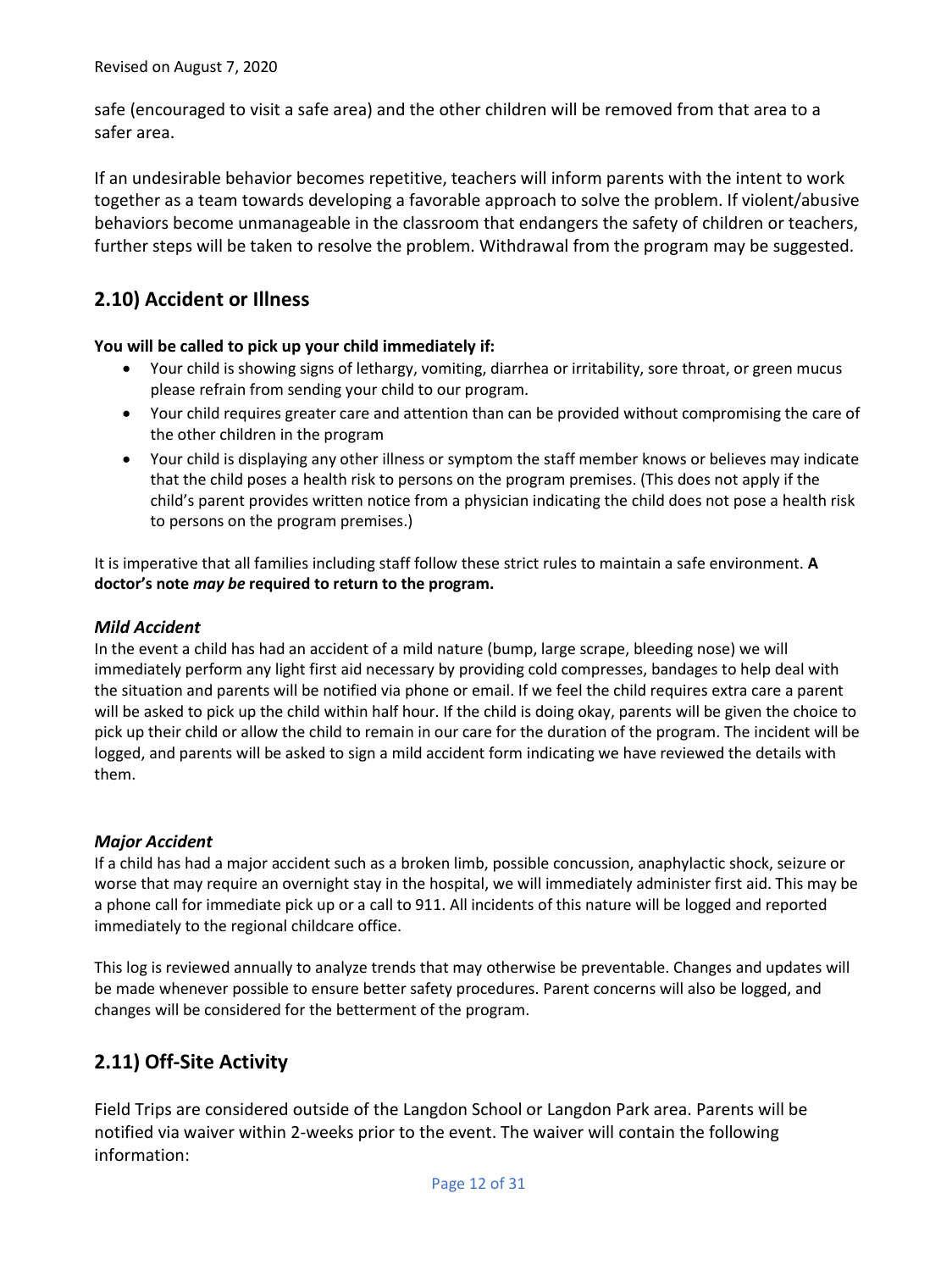- Transportation arrangements (walking, chartered school bus, passenger vans)
- Cost (if any)
- Ratio requirement (minimum 1:15 ratio)
- Supervision will be divided amongst the teachers and volunteers. Each child will wear a name tag. Volunteers will be given the list of children in their group. A map or itinerary will be given to all staff & volunteers.
- All waivers must be complete with a signature allowing participation prior to the event along with an emergency contact number.
- Cellular phone will accompany a primary teacher & the number will be provided for parents to contact.

Staff members are required to bring portable records anytime we are off school property, that contain:

- each child's contact information and medical information and devices.
- telephone numbers: (a) emergency medical service; (b) ambulance service; (c) fire department; (d) police service; (e) poison control centre; (f) nearest hospital or emergency medical facility.

## **2.12) Emergency Evacuation or Closures**

#### **Evacuations**

In the case of an emergency evacuation, portable records will be taken by primary staff members to the evacuation site. At that time, staff members will:

- contact parents directly by email and phone call to arrange for immediate pick up. If parents are not reachable, we will call your listed emergency backup person.
- If for some reason we are not able to get a hold of parents or emergency back-up person, the primary staff will stay with your child until you arrive. We may transport your child to an alternate location if the current location requires us to do so. You will be notified of this change in location.
- An emergency evacuation could be caused by, no heat, no power, gas leak, burst pipe or any other emergency requirement that would cause any safety concerns \*\*See also "Incident Reporting"
- An emergency evacuation plan is posted on the inside of the north-facing front window of the building which is visible from the outside. The plan will provide information and instructions for parents to follow.

#### **Muster Point**

During an emergency evacuation, we will leave the building and head to the **east parking lot area** as a muster point, children will be counted to ensure accuracy. During colder weather, we will walk the children to **Langdon School** where parents will be contacted for an immediate pick-up.

#### **Closures**

An emergency closure could be the direct cause of severe illness where multiple teachers are not available to be at the program or, upon arrival to the program it is discovered that due to mechanical, plumbing or heating issues, break-in etc. the program is unable to operate safely. Should this occur, the program supervisor or first person on site, will be responsible for the following:

• Contact parents immediately through email and Facebook group.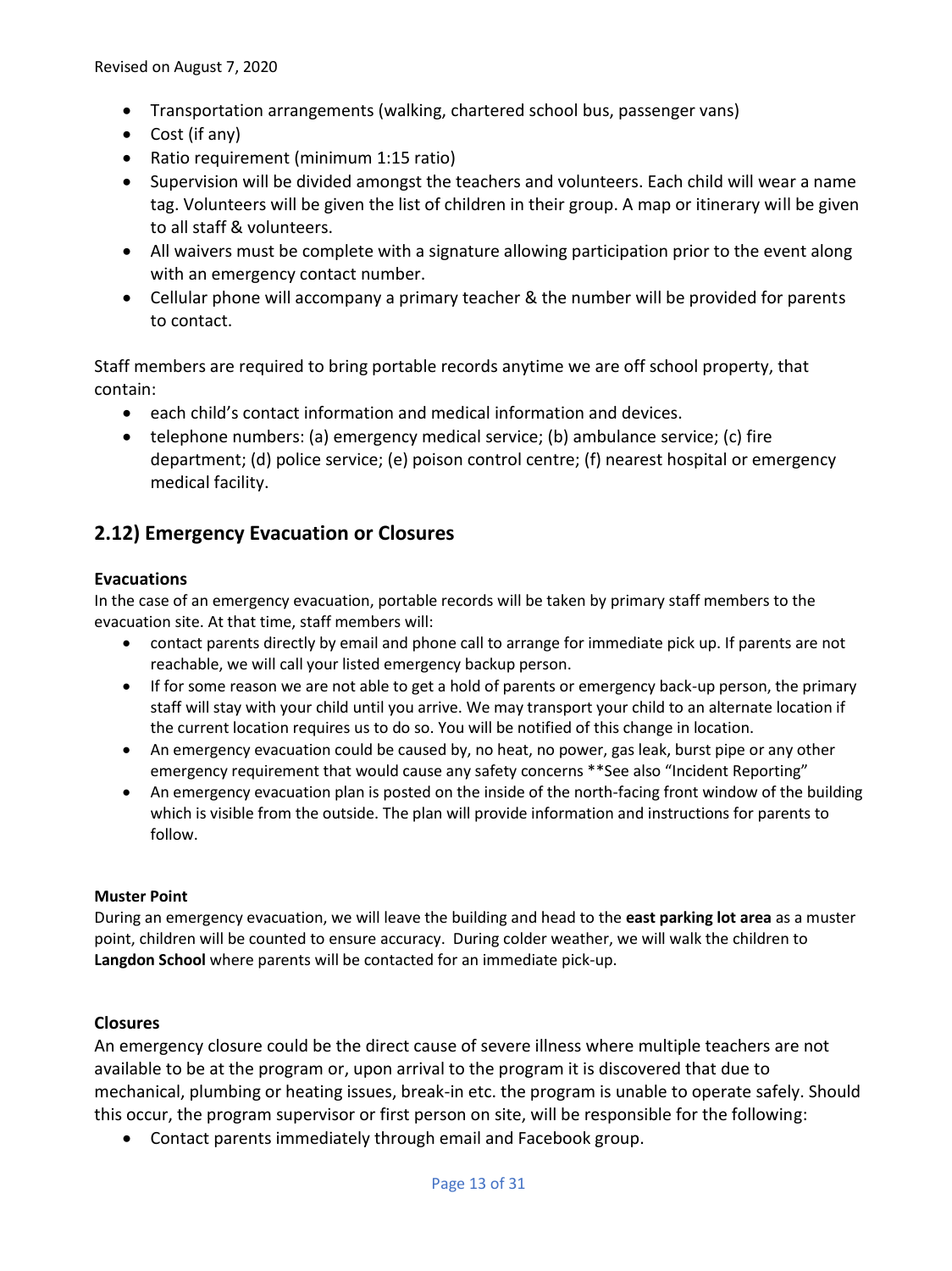- **Parents are required to respond ASAP acknowledging receipt of notification**. **If parents have not responded within 30 min, the parent will be notified by phone call.**
- A notice will be placed on the door alerting parents of the emergency closure.

## **2.13) Fire Drills**

Our program will conduct monthly fire drills (12 per year). Fire Drill will be conducted during the 3<sup>rd</sup> week of every month. Primary staff will review the procedure with the children prior to the practice drills to help lessen any anxiety.

## **2.14) Technology**

We understand that technology is a fact of the present and the future, however, our goal is to discourage tech time in favour of imaginative play where we can practice our social skills and improve our confidence, we are limiting tech time to a maximum of 10 min per day in the morning and 10 min per day after school.

*Parents will need to sign a waiver allowing their child tech time and ensuring personal tablets or IPads have been set up with parental controls prior to children bringing them on the premises.* LLCC will ensure the tablets we supply all have parental controls installed.

We reserve the right to remove tech time for a period or indefinitely from a child if they are not following the rules. The rules are but are not limited to; not adhering to the allotted time given, not showing respectful conduct, visiting inappropriate sites, using above normal voice levels, mis-handling the devices that can cause harm or breakage to them.

## **2.15) Transportation**

**NOTE: All vehicles and drivers operating with the LLCC will adhere to the policies, procedures, licensing, insurance, maintenance and schedules provided under the Alberta transportation Act. For more information please refer to the LLC policy and procedures manual.**

*It is the parent/Guardian's responsibility to contact the program staff when a child is sick or absent from school or the program.* **Knowing this information will help alleviate any discrepancies at pick up time. Langdon Learning Centre Corp will make every effort to keep an updated list and good communication with the school administration regarding the children enrolled in our program.**

#### **Orientation:**

Providing vehicle transportation to and from the Langdon Learning Center Corp is not a mandated LLC requirement. Programs have the option to provide this service if they have the necessary funds to support the effort. Our LLCC vehicle is not a "high stress" bus, such as the pupil transportation vehicles provided by the public-school districts; Therefore, to prevent possible vehicle breakdown, bodily injuries and high cost of vehicle maintenance, we will abide by a "best practice" philosophy in our transportation efforts. We ask for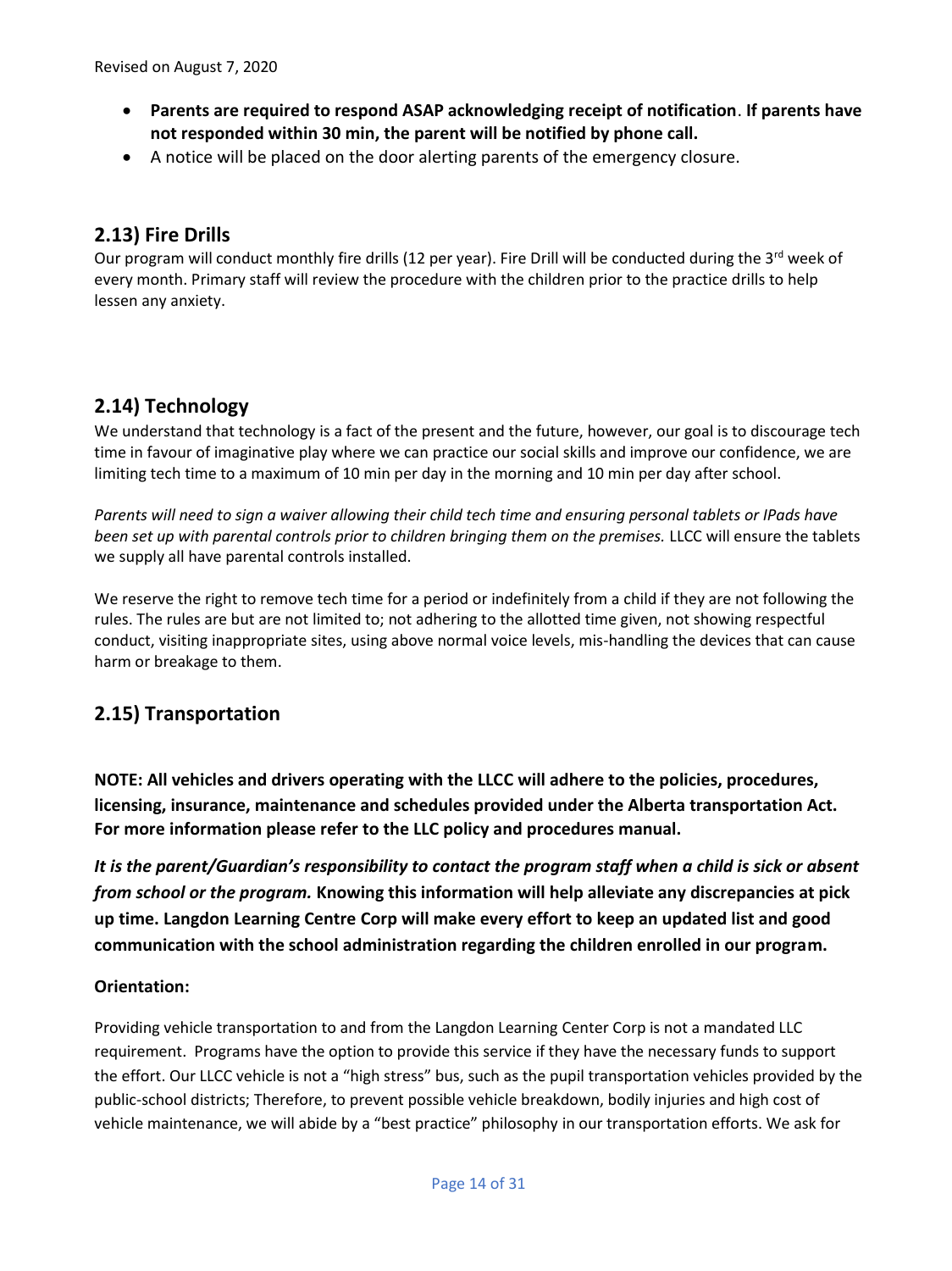#### Revised on August 7, 2020

your cooperation in making our LLCC transportation effort safer and more efficient by adhering to this practice.

- Staff will be given both written and verbal instructions for review during yearly orientation and discussions during team meetings regarding all safety procedures, including transportation.
- Parents and students are encouraged to meet the teachers/driver prior to enrollment to familiarize themselves with our procedures so that we may answer any questions they may have. We will instruct both parents and children on our transportation procedures by giving them verbal detailed instructions on safety protocols along with written instructions.
- Parents are required to sign the transportation waiver when children are being transported by vehicle.
- Parents agree to join "What's App" as a group mobile chat site between parents, driver, and two staff members.
- Drivers must maintain a clean driving abstract, and a minimum class 4 professional licence and a minimum CDA certification in early childhood, First Aid certification/Child CPR, Criminal Records Check, Commercial Driving Safety Training with an ("S" endorsement as of July 31st, 2020) and follow all Alberta Transport Regulations.
- The vehicle has been registered by Alberta Transport and obtained an Intra-Provincial Operating Authority Certificate and carries the required SEC 6C public passenger vehicle endorsement attached to our insurance policy.
- It is the responsibility of the driver to see that no child shall be left unattended in the vehicle.
- The bus driver may determine if a child is ill at the time, he or she boards the bus.
- Only the LLC children, staff and volunteers serving as monitors, will ride the bus to and from the center. Vehicle capacity is limited to the number of seat belts. No person under the age of twelve can occupy the two front seats (Driver and Passenger bucket seats) while the vehicle is in motion. Food and drinks will not be consumed by any LLCC children during transport. Smoking of ANY SUBSTANCE is NOT allowed on the bus by anyone and under any circumstance.
- Backpacks sent with children must be secured before vehicle motion. Driver will attempt to secure any loose items such as but not limited to, School projects etc… that do not fit into the child's bag. It is at the driver's discretion as to whether an item is unsafe to be transported.

#### **Vehicle Transport to School (Sarah Thompson School)**

NOTE: Should unforeseen circumstances arise that hinder us from driving to and from school on any given day, we will alert parents to this and give them the option to make alternate arrangements or we will walk their child between the two programs.

- Children should be dressed and ready when the transport vehicle arrives at the LLCC.
- Children board the LLCC vehicle at approximately 7:30 am. **The vehicle leaves LLCC at approximately 7:40 am***.* If you are running late, please notify staff and we may be able to hold the vehicle for a few extra minutes, otherwise if your child is not in the LLCC vehicle by 7:45 am, you will need to drive your child to school.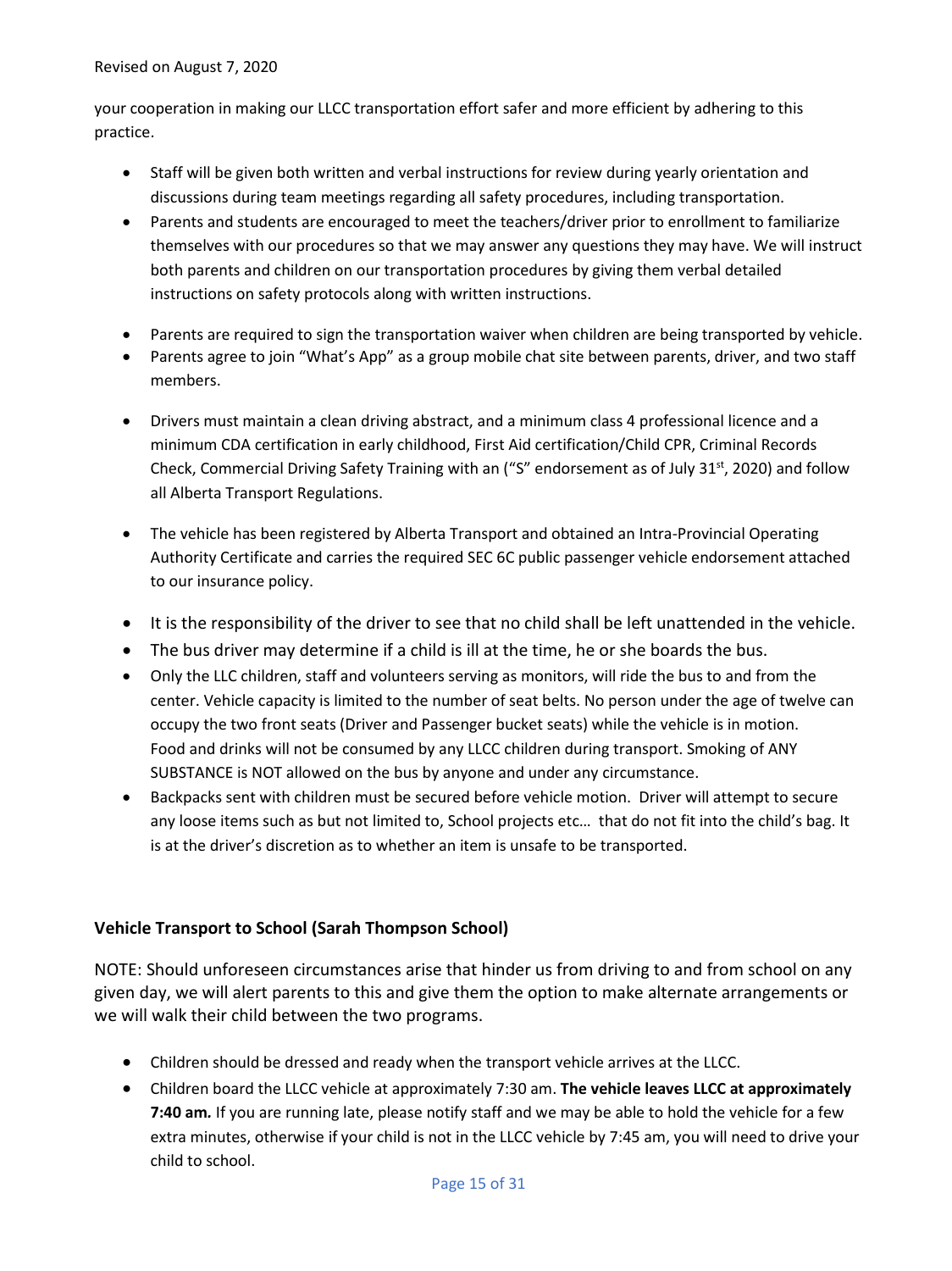Revised on August 7, 2020

- Keys will always be removed from the vehicle when the driver is not in the driver's seat.
- To ensure the safety of the children, the driver will escort the children to and from the building and the transport vehicle. The driver will sign the children into the attendance book and alert waiting staff as to the number of children dropped off.
- Due to the age of the children and nature of transport; the driver will be responsible for ensuring that all persons have been and are buckled before the vehicle begins any motion.
- Roll call will be completed, and attendance confirmed prior to egress.
- The driver will assist all children upon entry and exit of the vehicle.

#### **Vehicle Transport Pick Up from School**

- The driver will meet the kindergarten aged children at their door and ensure all children on the list is accounted for and escort them safely to the vehicle.
- The school aged children will meet under the portico at the main office doors and remain there until the vehicle is safely in sight and parked along the curbside.
- The driver will assist children into the vehicle.
- Roll call will be completed, and attendance confirmed prior to egress.

#### *If a child fails to show up at an arranged pick-up location the pick-up person will:*

**First** - **contact the child's school** to check if the child attended school or was removed by a parent.

**Second** - **call the parent(s)** if the school has confirmed the child attended that day. If parents confirm they do **NOT** have the child, alert the child's school to recheck their whereabouts either inside or outside the school using their intercom system and checking their school busses in case a child has mistakenly boarded the wrong school bus.

**Third** – **If the parent has not responded within 15 min of waiting and the whereabouts of the child has not been located the driver will call 911 to report a possible "missing child".** The driver will alert the school that they have called the authorities and ask that they continue to help locate the child both in and on the school property, but he/she will need to leave the premise to return to the centre with children aboard.

The driver will immediately after dropping the children off, return to the missing child's school to wait for emergency authorities.

The incident will be documented and reviewed with staff, parents and school to remedy a solution for future situations.

Child Care Licensing Office will be contacted immediately to inform about the incident

#### **Arrival to the Langdon Learning Centre**

- The vehicle will load and unload children in a designated parking area when the parking spot located in front of the building is occupied.
- The driver will assist children from the vehicle and escort them safely into the Langdon Learning Centre where a staff member will greet the children and check them into the attendance binder.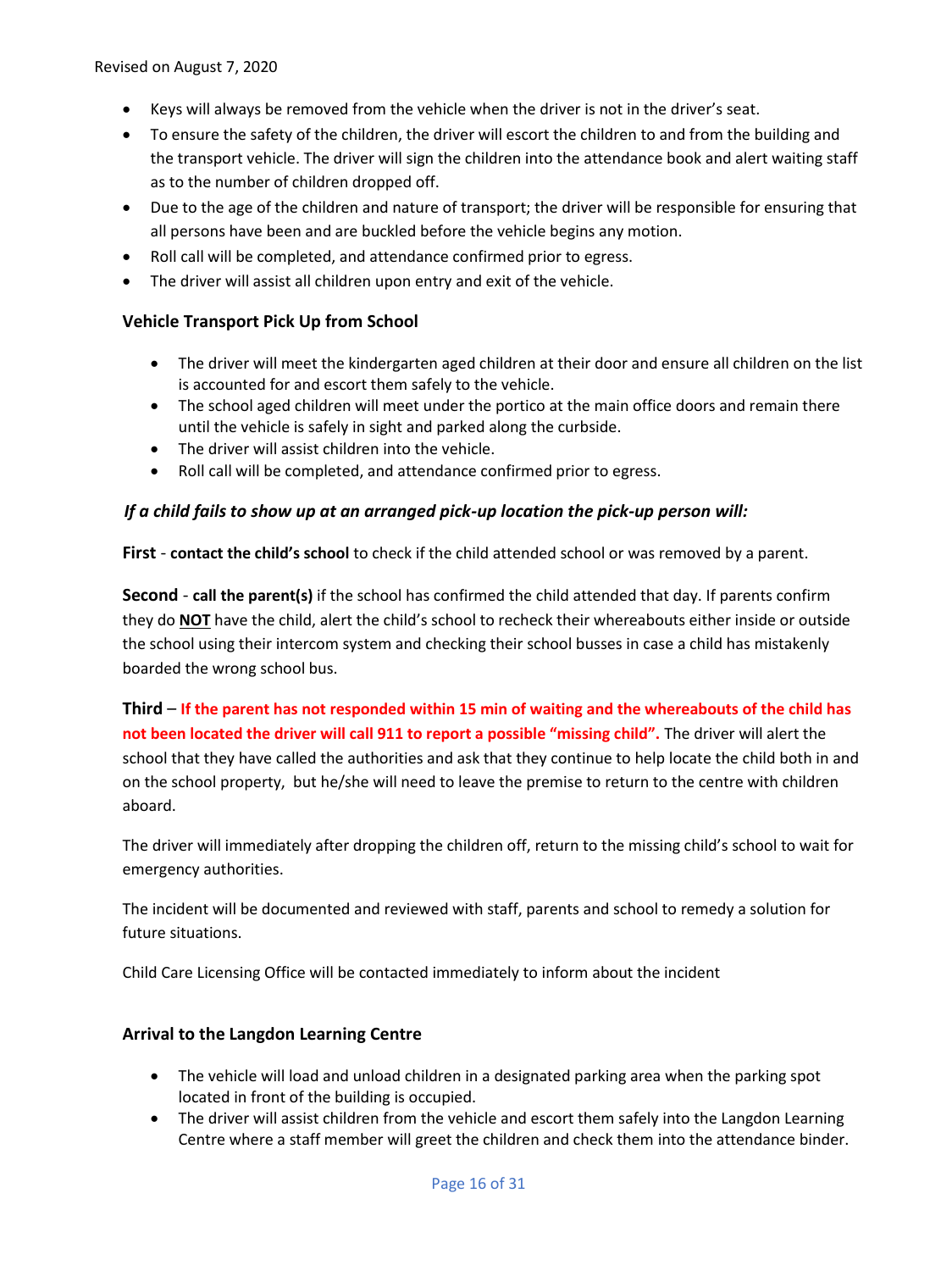#### **Safety Protocols**

- The driver will call LLC and staff will notify the school and parents in case of a transport vehicle breakdown or emergency.
- At least four times a year, each LLCC child will be instructed in safe riding practices and will participate in emergency evacuation drills.
- Transport Vehicle will not travel down non-maintained roads, levy roads, alleys, or private driveways or access roads.

#### *Vehicle Breakdown:*

If the vehicle breaks down either during transport to pick up children or while the children are in the vehicle, the emergency break will be engaged, the safety triangles will be placed according to Transport Canada regulations. A call will be made to the program to notify assistance is required. The children will be walked from the breakdown location by certified staff member(s) to either the school or the program which is approximately 2 km at the furthest point between Sarah Thompson School and the LLCC. If the children will be late as a result of the breakdown/accident, Sarah Thompson School will also be notified along with the parents to inform them of the situation.

#### *Accident:*

Should an accident occur that requires immediate medical assistance, 911 will be called. The program staff will be notified next and with then notify the parents immediately by phone and instructed to either meet at the crash site or hospital if an ambulance was dispatched.

An incident report will be filed within 24 hours with our licensing authority.

#### *Child is Ill:*

If a child is ill while the vehicle is in motion, the vehicle will pull over when safely to do so and the child will be assessed and if need be, given first aid. (i.e. fainted, vomiting, seizure). If it is of a serious nature, 911 will be called, otherwise when the child is safe, the driver will call the program to instruct a primary staff member to immediately call the parent and arrange for pick up at the program.

An *incident form* will be filled out signed by the parent. If the situation qualifies as a serious incident, a report will be filed within 24 hours to our licensing authority.

*If a child is found to be ill before the vehicle is in motion*, the driver will phone the school secretary to meet the child at the office door so the child can safely return to the school infirmary for the parents to be notified and picked up directly at the school.

#### **Walking to School**

- Prior to leaving the LLCC, children will be checked off using a roll call system (head counted for accuracy)
- Children will follow the program staff member who holds a minimum CDA certification in a safe line to the school gate (approx. 20 feet from LLCC doors)
- Kindergarten children will be escorted daily to and from their school door
- Younger School aged children will follow staff member to the kinder door area and kept in a large group until the bell rings and doors are opened by a school staff member.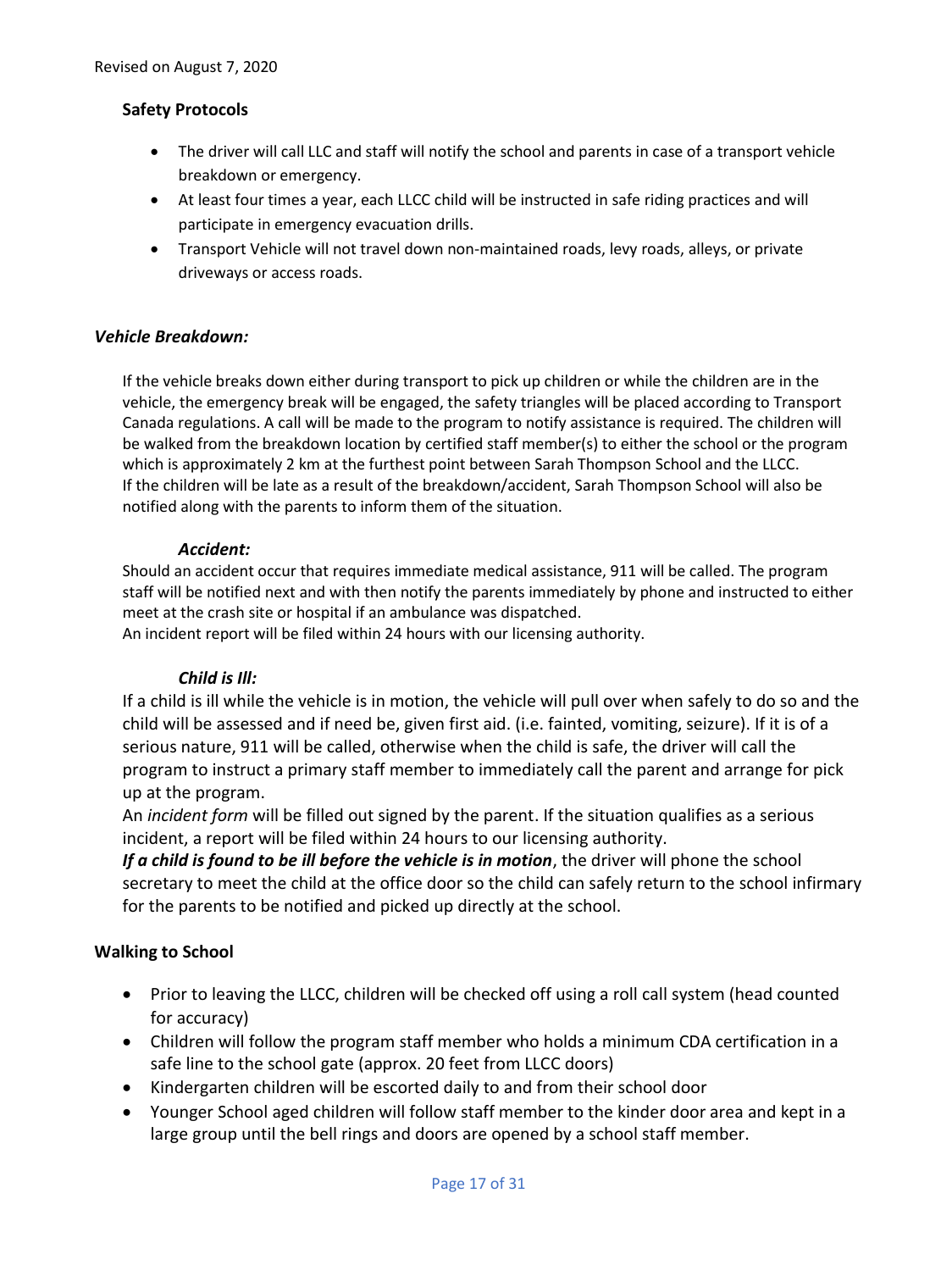• Once on school property, the older children (aged  $10 - 12$  yrs) can proceed to their door located opposite to the kinder door.

#### **Walking after school**

- A primary staff member with a minimum CDA certification will meet children at the green electrical box until all children are accountable for. When there are more than 15 children at the pick-up location, as second staff member or approved volunteer will assist.
- Children will be counted and escorted by the staff member (s) in a safe line from the school gate to the main doors of the LLCC which is approximately 30 feet between the two points.
- Children will be counted again upon arrival to the centre and the TOTAL number of children will be written on the white board and adjusted as children leave.

#### *If a child fails to show up at an arranged pick-up location the pick-up person will:*

- **First contact the child's school** to check if the child attended school or was removed by a parent.
- **Second call the parent(s)** if the school has confirmed the child attended that day. If parents confirm they do **NOT** have the child, alert the child's school to recheck their whereabouts either inside or outside the school using their intercom system and checking their school busses in case a child has mistakenly boarded a bus.
- **Third If the parent has not responded within 15 min of waiting and the whereabouts of the child has not been located, the program supervisor will call 911 to report a possible "missing child".** The program supervisor will alert the school that they have called the authorities and ask that they continue to help locate the child both in and on the school property, but he/she will need to leave the premise to return to the centre with their group of children.
- The program supervisor must stay on the premise to follow up with emergency services.
- The incident will be documented and reviewed with staff, parents and school to remedy a solution for future situations.
- Child Care Licensing Office will be contacted immediately to inform about the incident

## **2.16) No Smoking**

No smoking is allowed on the program premises within 5- metres of our program, nor shall any staff member smoke where childcare is being provided.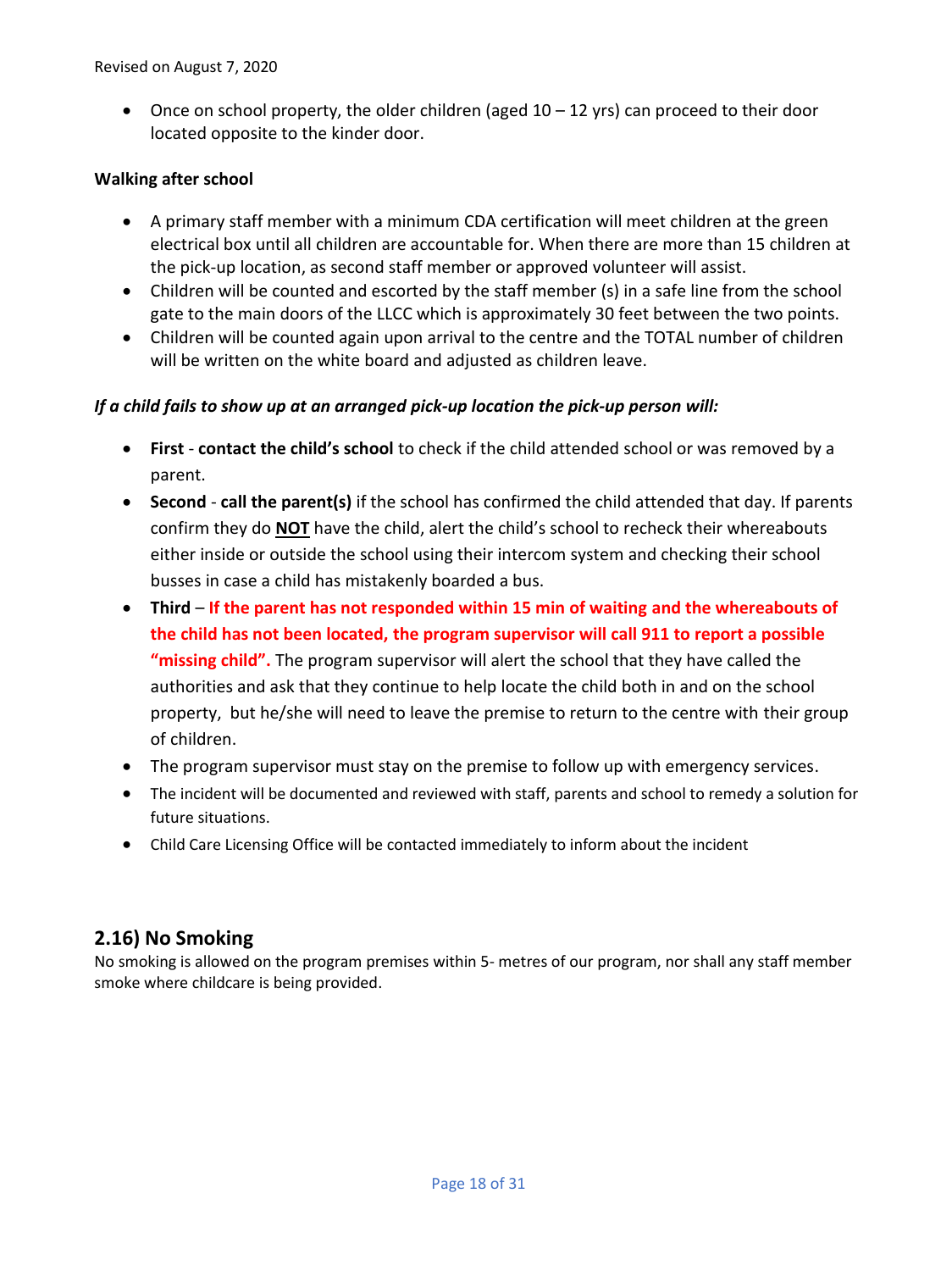## **Program Plan**

## **3.1) Our Philosophy**

We recognize parents roll as the primary teachers in your child's life. Our role as *secondary teachers* is to provide a safe, nurturing play and learning environment where your child will feel respected and valued for their uniqueness. To provide a safe inclusive and encouraging environment where every child feels accepted and welcome. It is a collaborative effort between home and teachers to help raise healthy confident children. We understand our role as caregivers to be one of understanding, patience, guidance, and structure. We encourage leadership through accountability and by providing fun learning opportunities. Our program is an extension of daily academics but through hands on learning in a fun environment using group games and providing some needed individual down time. "Tell me and I forget, teach me and I may remember, involve me and I learn." Langdon Learning Centre will provide care to children attending kindergarten up to grade 6.

## **3.2) Meeting Developmental Needs**

#### **Physical**

Our program engages in both **indoor** and **outdoor** play that stimulates gross motor movement through weekly yoga, parachute, interactive games while indoors. We have access to a large play field next door along with playground equipment maintained by our neighboring elementary school. We strive to engage in a minimum of 30 – 60 minutes of physical activity daily.

#### **Social & Emotional**

We strive for a team atmosphere where children are respected for their thoughts and input into our daily programming. Many board games encouraging small group interaction along with large group games to help support this skill. Each child will be chosen to be a weekly leader to help improve self confidence. Our program is based off "The Big Life Journal" which encourages growth mindset. We believe in rewarding children with good behaviour to help build their emotional confidence.

#### **Intellectual & Creativity**

Every child is different in their abilities and will learn at their own pace. Through patience and understanding we will provide different levels of learning stations to be rotated weekly whether it be will one-on-one instruction and help with homework. We provide several learning materials such as puzzles, art, reading & writing, and board games along with some limited media time. We bring nature and community into our program and conduct science and math experiments.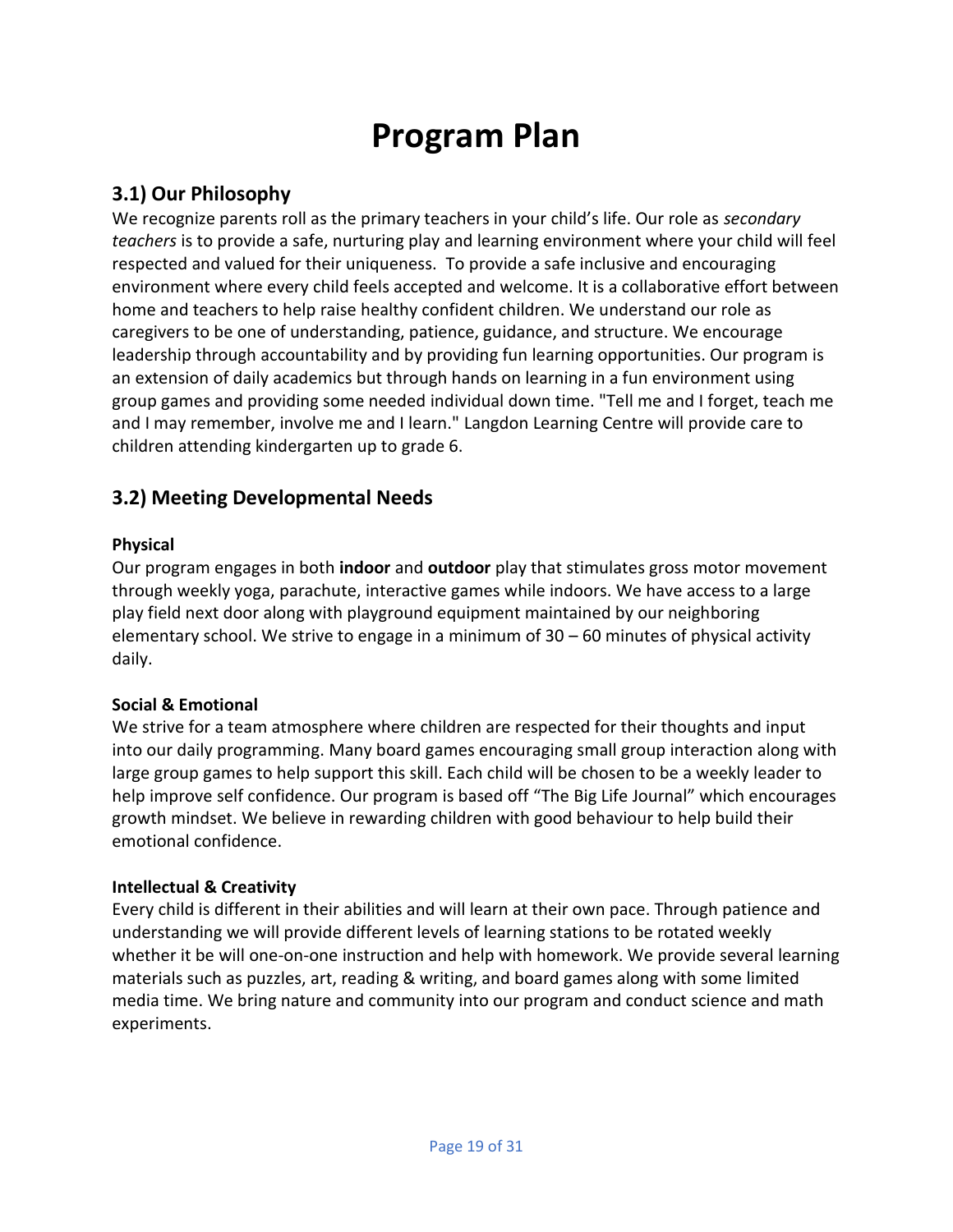## **3.3) Use of Space**

### *Interior Space*

#### **Play Space**

Our play space is approximately 130 sq metres (min 2.5 sq metres per child). Within that space we have several learning centres such as block play, library, arts n' crafts, dramatic play, sensory exploration, and interactive tabletop activities. The tables also double as our snack area. The library area doubles as our group learning (carpet time).

#### **Bathrooms**

The washrooms are easily accessible (parallel to the art area). There is a handicapped bathroom and one other full stall. Both bathrooms provide a hand washing area.

#### **Administrative & Staff Needs**

A 9 sq metre private staff room is provided which contains a small fridge and microwave along with a double sink. There is a small table that will accommodate up to 4 people. A desk in the staff room doubles as an administrative workstation with a laptop and lockable file drawer for confidential files. A teacher desk with laptop and file drawer is also located in the east play space.

### *Exterior Space*

We are located right next to the Langdon School park, which is an easy and safe walking distance from the program premises, which provides two specific play areas with age appropriate play equipment along with a large field for activities that require lots of running area. The field is enclosed by a chain link fence. During nice weather we will also use the park within the Langdon Community Centre.

## **3.4) Community Resources**

Our program utilizes community programs by visiting local businesses in our community. We offer volunteer services while creating learning opportunities for our staff and children such as community garden, watering flowers along the boardwalk.

We also partner with government agencies that provided early childhood intervention programs such as Providence, PREP, GRIT.

Community programs such as Chestermere Library, and Chestermere recreation are often utilized by our students and these contacts are listed in our handbook for parents as a resource along with subsidy programs and FCSS assistance.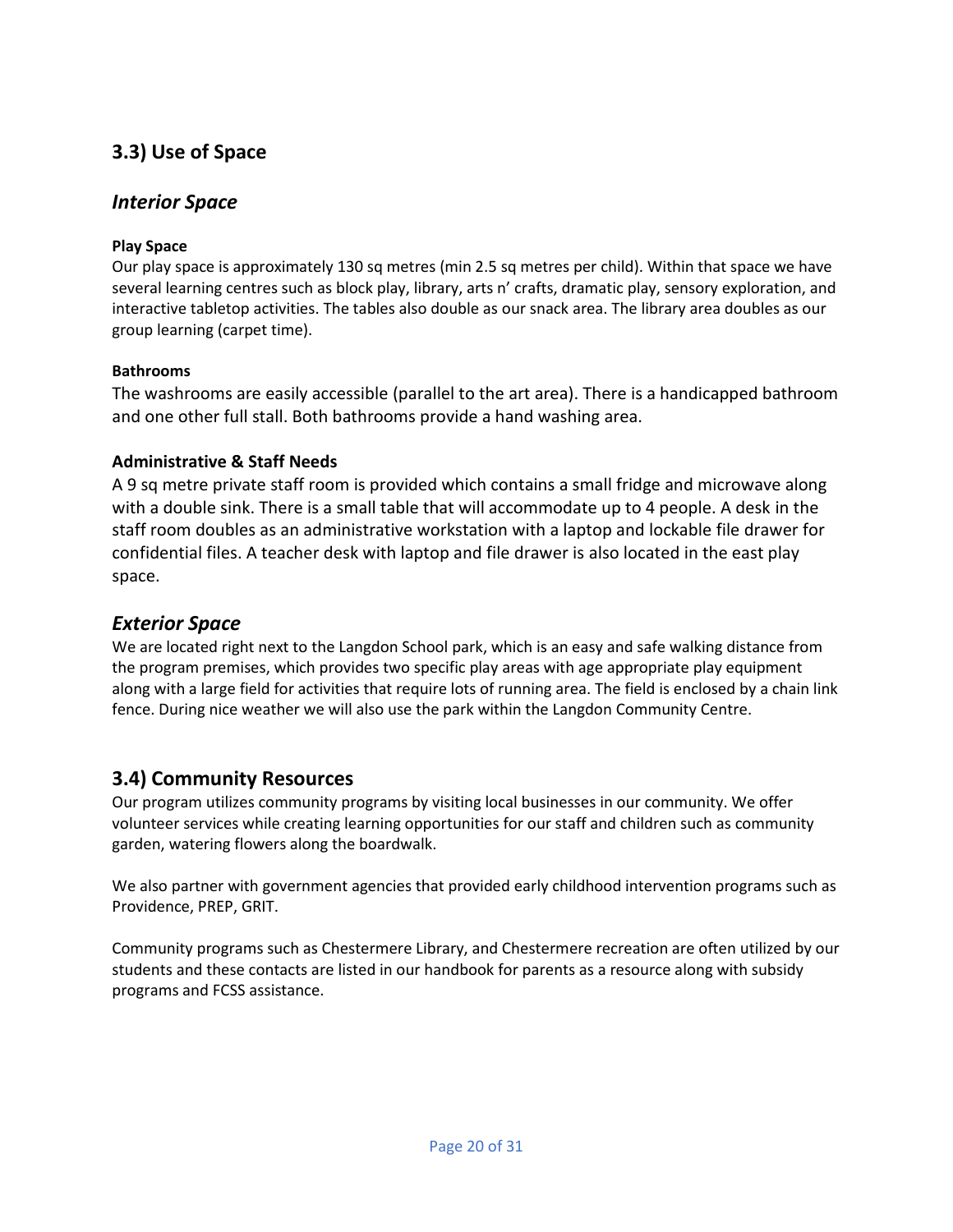## **Staffing Plan**

## **4.1) Positions and Responsibilities**

#### *Child Development Worker* **(1 - 2 on staff)**

One in every 4- primary staff on duty will hold a child development worker certification. This person oversees the program and will be considered the primary teacher (supervisor) on duty. The duties are:

- 1. Supervising the program and ensuring safety is always being exercised.
- 2. Responsible for staff members and their conduct during their shift.
- 3. Report to the Director immediately regarding incidents or areas of concern
- 4. Program planning and the execution of the planning
- 5. Lite House Keeping

#### *Child Care Assistant* **(1 - 2 on Staff)**

A minimum of one CDA will be on staff along with a CDW. Duties include:

- 1. Available to children and assisting their needs
- 2. Assist with program planning
- 3. Report to Child Care Worker directly with concerns
- 4. Lite House Keeping

## **4.2) Staff Ratios**

Our program always maintains a 1:15 ratio minimum, one childcare worker and one childcare assistant. There will be 2 adults on duty when there are 7 or more children present on or off the program premises.

- 1:15 with most of the children being grade 1-6
- 1:10 with most of the children being kindergarten

When the children from the two school grades (kindergarten & grade  $1 - 6$ ) are combined, the maximum group ratio will be 2:25.

There will be 2 adults, one of who will be a primary staff on duty when there are 7 or more children present on or off the program premise.

- 1 in 2 primary staff on duty will be first aid certified.
- All staff or volunteer will provide an updated criminal record check including vulnerable sector check no older than 6 months when joining the program.
- Uncertified staff will obtain at minimum a child development assistant certificate within 6 months of commencement.
- Uncertified staff will not have unsupervised access to children until certification has been received.
- One in every 4 primary staff will be certified at a minimum child development worker.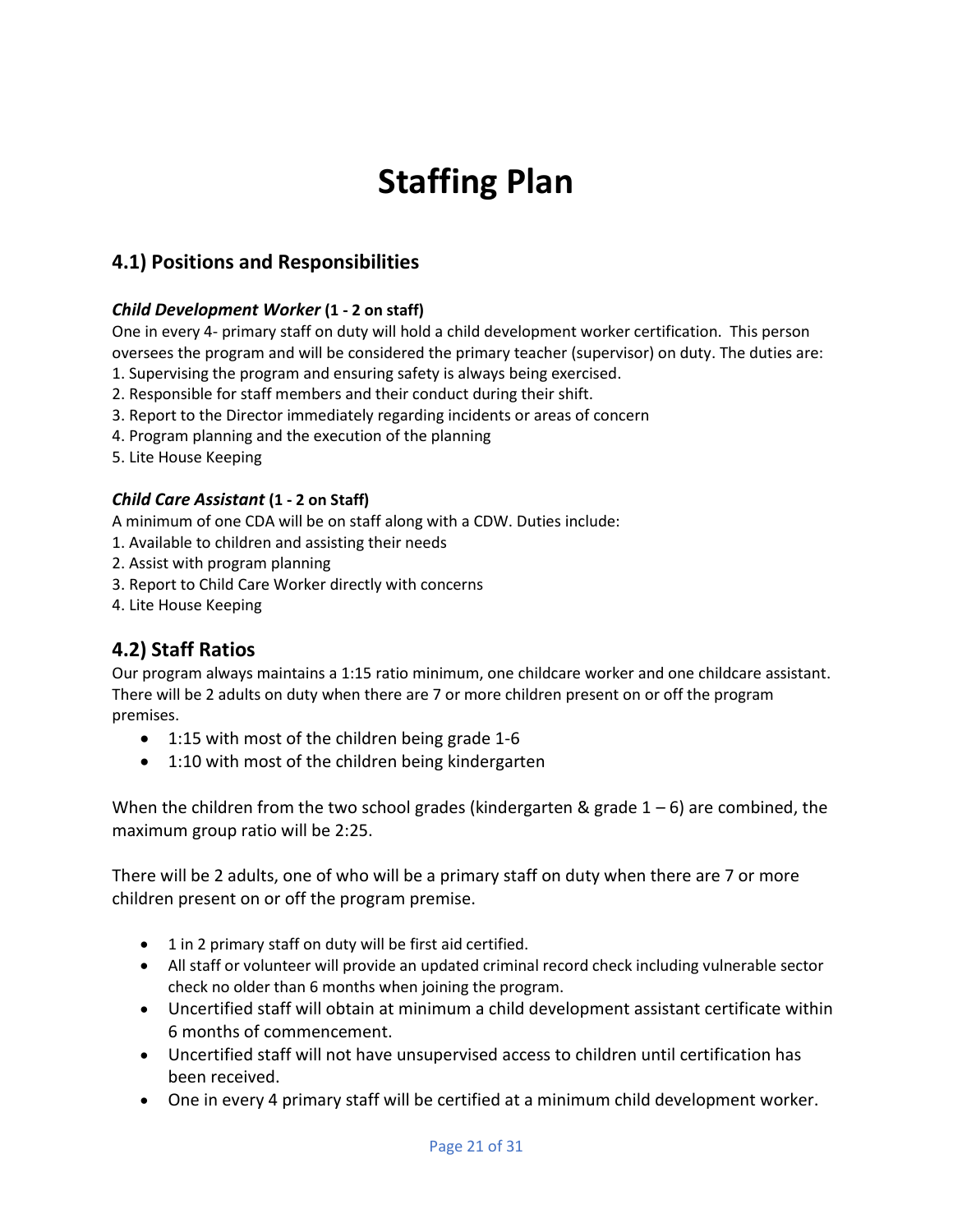## **4.3) Staff Orientation**

Each new staff member receives a copy of this program plan along with Administrative Policies and Procedures during orientation. A copy of these will be kept in a binder clearly marked in the staff meeting area for easy access. These will be discussed at the orientation in detail and any questions or unclarity can be discussed at that time. Each staff member will sign the policies and procedures at the end of the orientation indicating they understand what is expected of them.

Each new staff member must supply a Criminal Records Check & Vulnerable Sector Search no older than 6 months. These checks must be submitted no more than 8 weeks after commencement of the program. A first aid certification may be required. All references will be checked before any teacher is hired.

Each new staff member must supply a Criminal Records Check & Vulnerable Sector Search no older than 6 months. These checks must be submitted no more than 8 weeks after commencement of the program. A first aid certification may be required. All references will be checked before any teacher is hired.

## **4.4) Staff Screening**

All potential staff members are interviewed in person and will provide at least one reference check prior to being hired. This would result in a phone call to the reference with a series of questions pertaining to their demeanor towards children, their ability to work in a team atmosphere, and dedication to their previous position when working with children. In some cases, the potential staff member may be asked to shadow a teacher for a few hours to ensure the job is a good fit.

Once hired the new staff member must provide a criminal record check and vulnerable sector search within 8 weeks of their starting position, which is dated not earlier than 6 months prior to the date of commencement of the program and every 3 years after that date.

#### *Volunteers*

Volunteers that are unknown to the program (previous or present family) will be asked to submit a volunteer criminal records check and vulnerable sector search. Volunteers that do not hold a minimum childcare assistant certification will not have unsupervised access to any child in our program.

#### *Volunteer Duties*

All volunteers may be required to help with light housekeeping such as; washing tables with a mild bleach and water solution, sweeping the floors. Other duties may include, helping to prep tabletops for an activity, reading a story to the children, helping with crafts & painting.

## **4.5) Staff Improvements**

Staff meet once a month to review the program and share ideas of improvement. Minutes are taken and then a follow up distributed and recorded in a binder for all to review. Incidents of any kind are discussed amongst the staff (and parents if it pertains to them) and solutions to remedy the problem will be discussed and, in some cases, we may involve the direction from our licensing officer. All incidents are reported within 24 hours to the regional office and the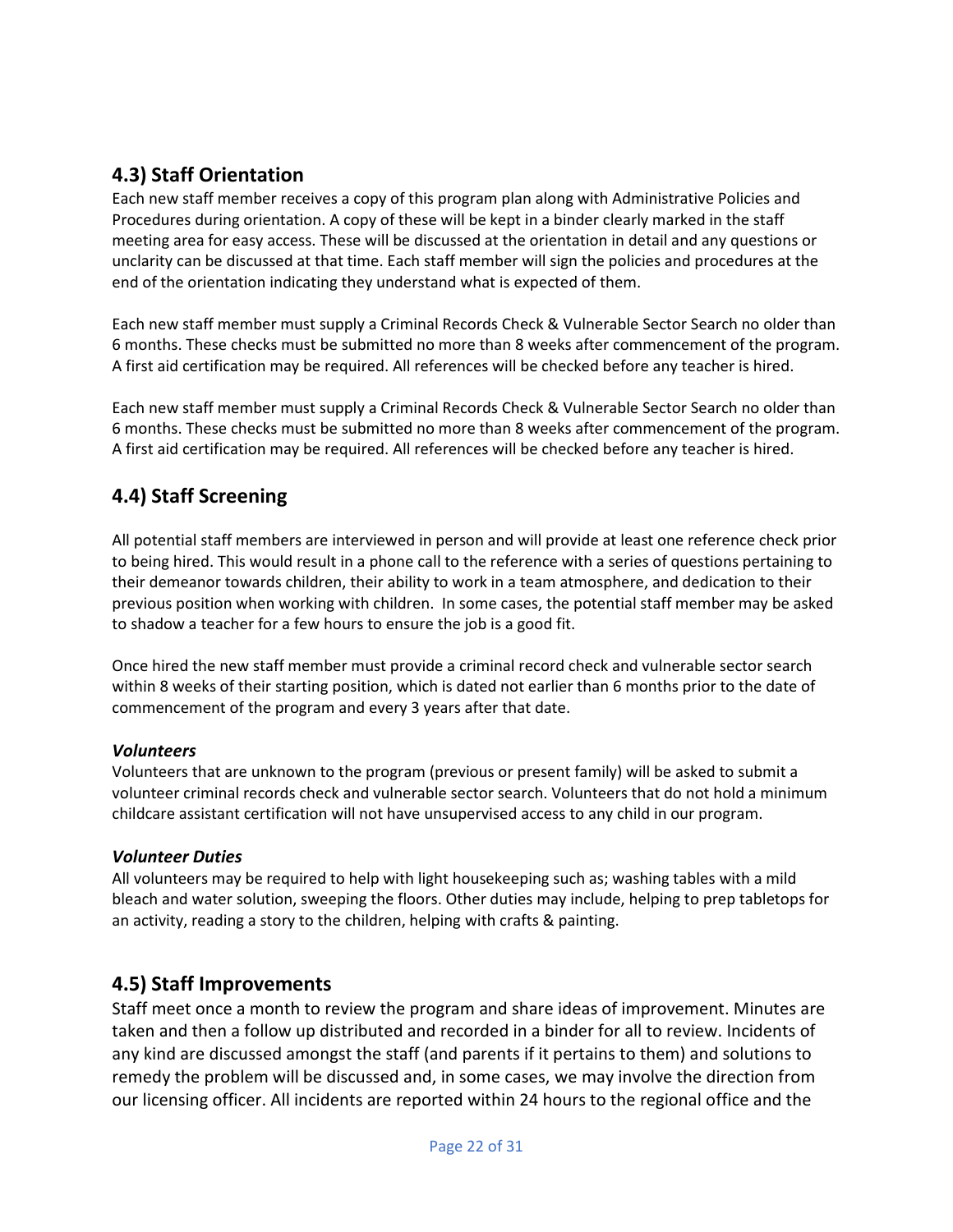reports are submitted to the regional childcare office annually. Staff are expected to attend at minimum one professional development seminar/workshop per year.

## **Administrative Polices and Procedures**

## **5.1) Child Discipline Policy**

#### **Informing Parents**

Parents are informed of our discipline policy in the parent handbook posted on our website. The parent handbook/program plan is also emailed parents for review prior to commencement of the program. Parents will be notified by phone, in person and sometimes by email to convey a problematic behaviour.

Together with parents preferably in person, we will discuss the best course of action to help change the behavior. We encourage parental support by following through at home (i.e. loss of TV/iPad privilege.) In no way does Langdon Learning Centre support or encourage physical punishment to a child for any reason.

Our goal is to instill problem solving strategies at an age appropriate level by reinforcing our classroom rules and encouraging children to use gentle but advocating words rather than a physical means to communicate their feelings.

If an undesirable behavior becomes repetitive, teachers will inform parents with the intent to work together as a team towards developing a favorable approach to solve the problem. If violent/abusive behaviors become unmanageable in the classroom that endangers the safety of children or teachers, and the staff do not have support from the parents, withdrawal from the program may be suggested.

#### **Informing Children**

At the beginning of each school year and several times throughout the school year, we will review the rules that are posted on the wall. These children contributed to the rules. Using positive reinforcement as a first go to, children will be redirected as needed. Modelling positive relationships between staff and children will set a positive tone for the program.

Children will be respected and treated equally and allowed to express their feelings safely without harsh judgement to maintain positive self-esteem.

Children will be given a calm verbal warning. If the behaviour is not corrected, teachers will redirect the child to an appropriate activity to encourage personal responsibility for their behaviour. Children will be told that a third warning for the same behaviour will result in a phone call to the parent.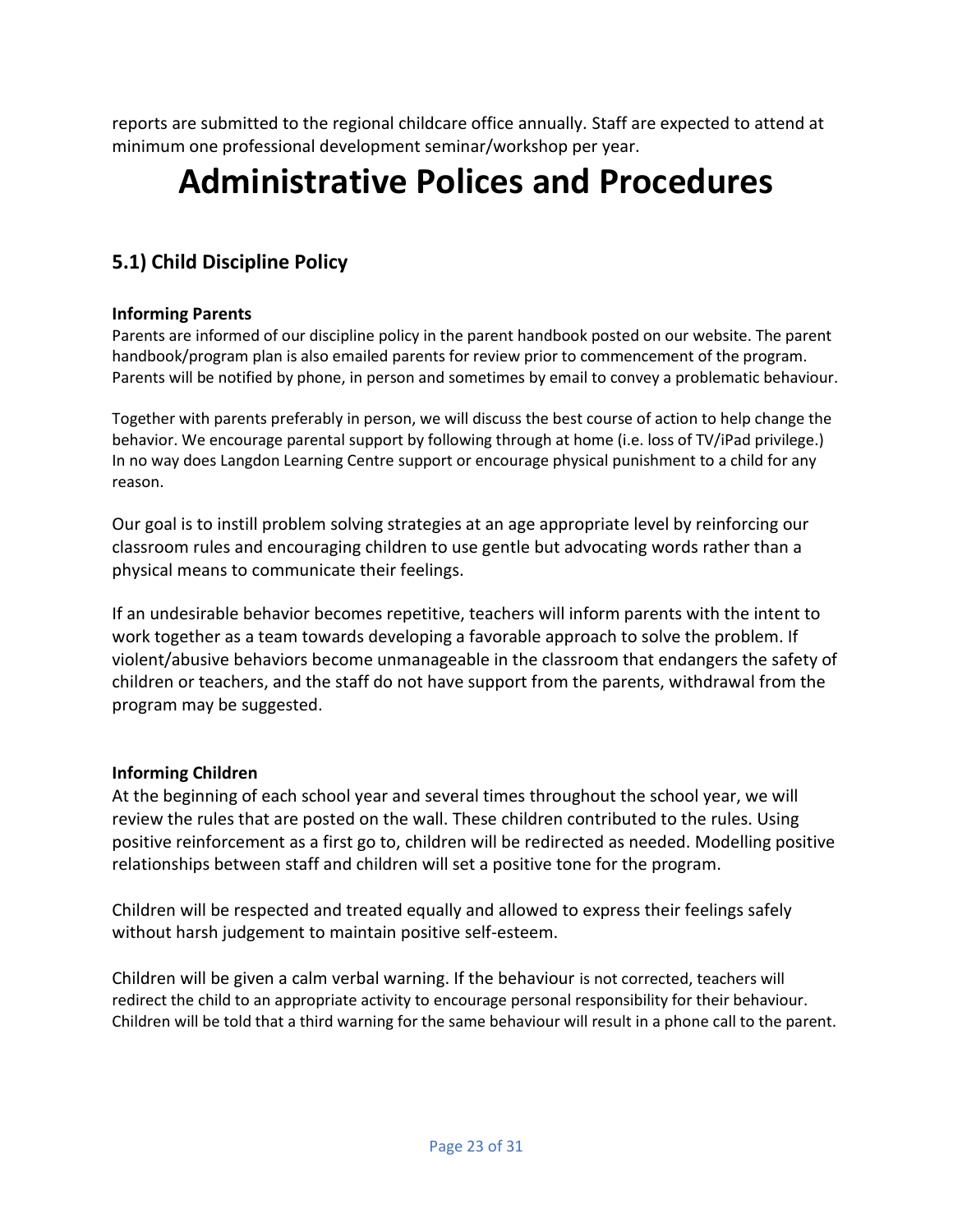#### **Forms of punishment NOT permitted**

\*\*All discipline actions will NEVER be physical in anyway or emotionally cruel. Discipline will be reasonable to the circumstances.

#### **We along with any volunteer present will never:**

- inflict or cause to be inflicted any form of physical punishment, verbal or physical degradation or emotional deprivation,
- deny or threaten to deny any basic necessity
- use or permit the use of any form of physical restraint, confinement or isolation.

Therefore, if a child is out of control and in danger of hurting themselves of another child or an adult, a call will be made to pick up your child immediately. In the immediate moment, the child we be kept safe (encouraged to visit a safe area) and the other children will be removed from that area to a safer area.

## **5.2) Off Site Activity and Emergency Evacuation or Closures**

#### **Off Site**

Field Trips are considered outside of the Langdon School or Langdon Park area. Parents will be notified via waiver within 2-weeks prior to the event. The waiver will contain the following information:

- Transportation arrangements (walking, chartered school bus, passenger vans)
- Cost (if any)
- Ratio requirement (minimum 1:15 ratio)
- Supervision will be divided amongst the teachers and volunteers. Each child will wear a name tag. Volunteers will be given the list of children in their group. A map or itinerary will be given to all staff & volunteers.
- All waivers must have parental consent in writing (signature) allowing participation in an off-site activity prior to the event.
- Cellular phone will accompany a primary teacher & the number will be provided for parents to contact.

Staff members are required to bring portable records anytime we are off school property, that contain:

- each child's contact information and medical information and devices.
- telephone numbers: (a) emergency medical service; (b) ambulance service; (c) fire department; (d) police service; (e) poison control centre; (f) nearest hospital or emergency medical facility.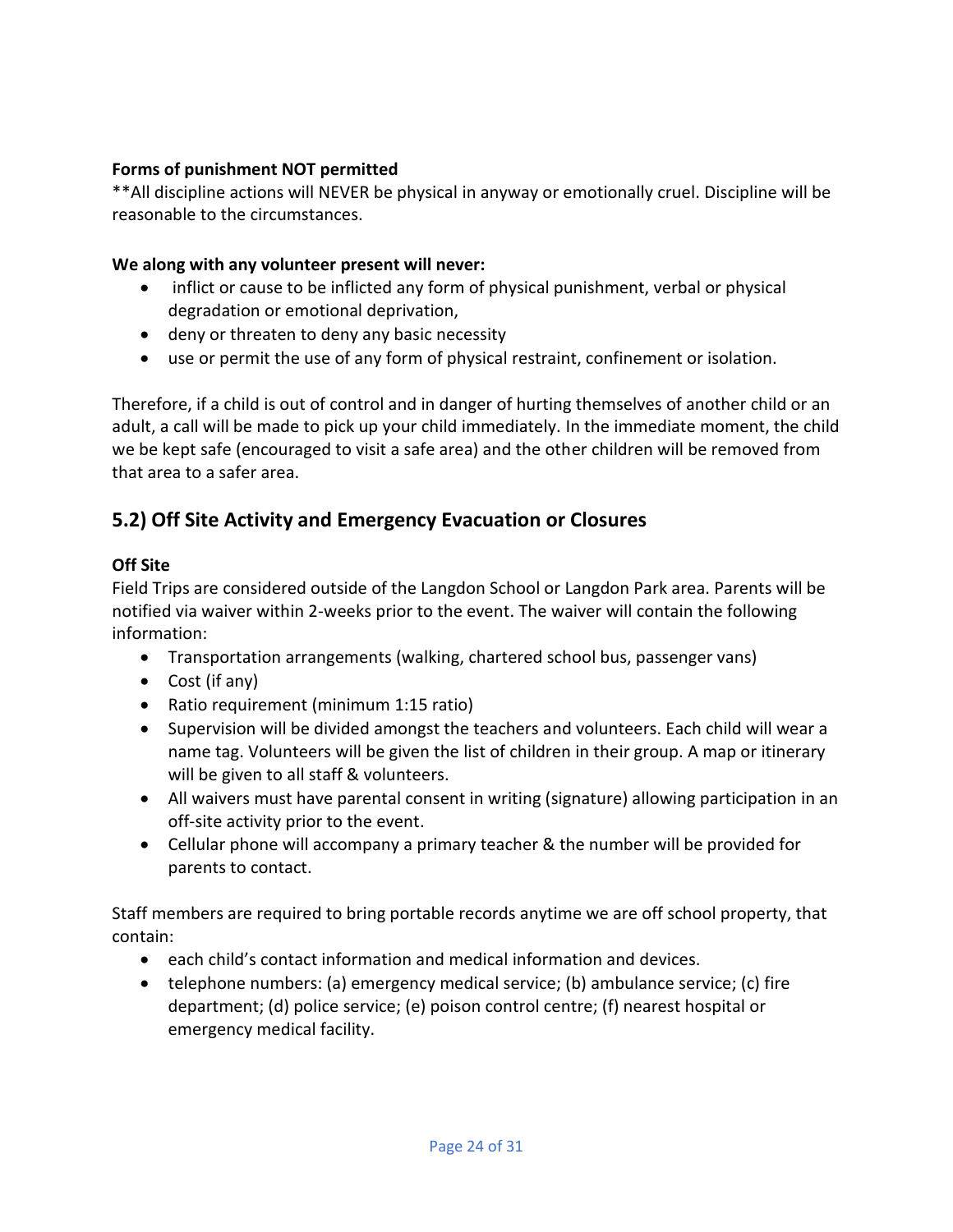#### **Evacuations**

In the case of an emergency evacuation, portable records will be taken by primary staff members to the evacuation site. At that time, staff members will:

- contact parents directly by email and phone call to arrange for immediate pick up. If parents are not reachable, we will call your listed emergency backup person.
- If for some reason we are not able to get a hold of parents or emergency back-up person, the primary staff will stay with your child until you arrive. We may transport your child to an alternate location if the current location requires us to do so. You will be notified of this change in location.
- An emergency evacuation could be caused by, no heat, no power, gas leak, burst pipe or any other emergency requirement that would cause any safety concerns \*\*See also "Incident Reporting"
- A notice will be placed on the program door with information and instructions.

#### **Muster Point**

During an emergency evacuation, we will leave the building and head to the **east parking lot area** as a muster point, children will be counted to ensure accuracy. During colder weather, we will walk the children to **Langdon School** where parents will be contacted for an immediate pick-up.

#### **Closures**

An emergency closure could be the direct cause of severe illness where multiple teachers are not available to be at the program or, upon arrival to the program it is discovered that due to mechanical, plumbing or heating issues, break-in etc. the program is unable to operate safely. Should this occur, the program supervisor or first person on site, will be responsible for the following:

Accident or Illness

Parent will be notified immediately when a serious accident occurs.

### **5.3) Incident Reporting & Evaluation**

All incidents will be reported immediately to the regional childcare office using a prescribed form. Any incidents that occur are evaluated immediately with all staff members and our licensing authority to ensure safe practices are in place. The incident is recorded and filed with the regional childcare office annually. A report is filled for the following reasons:

- Emergency evacuation (Muster point is inside the Langdon School grounds just inside the chain link fence lining centre street) during colder weather, we will walk to Langdon School.
- Unexpected program closure
- An intruder on the premise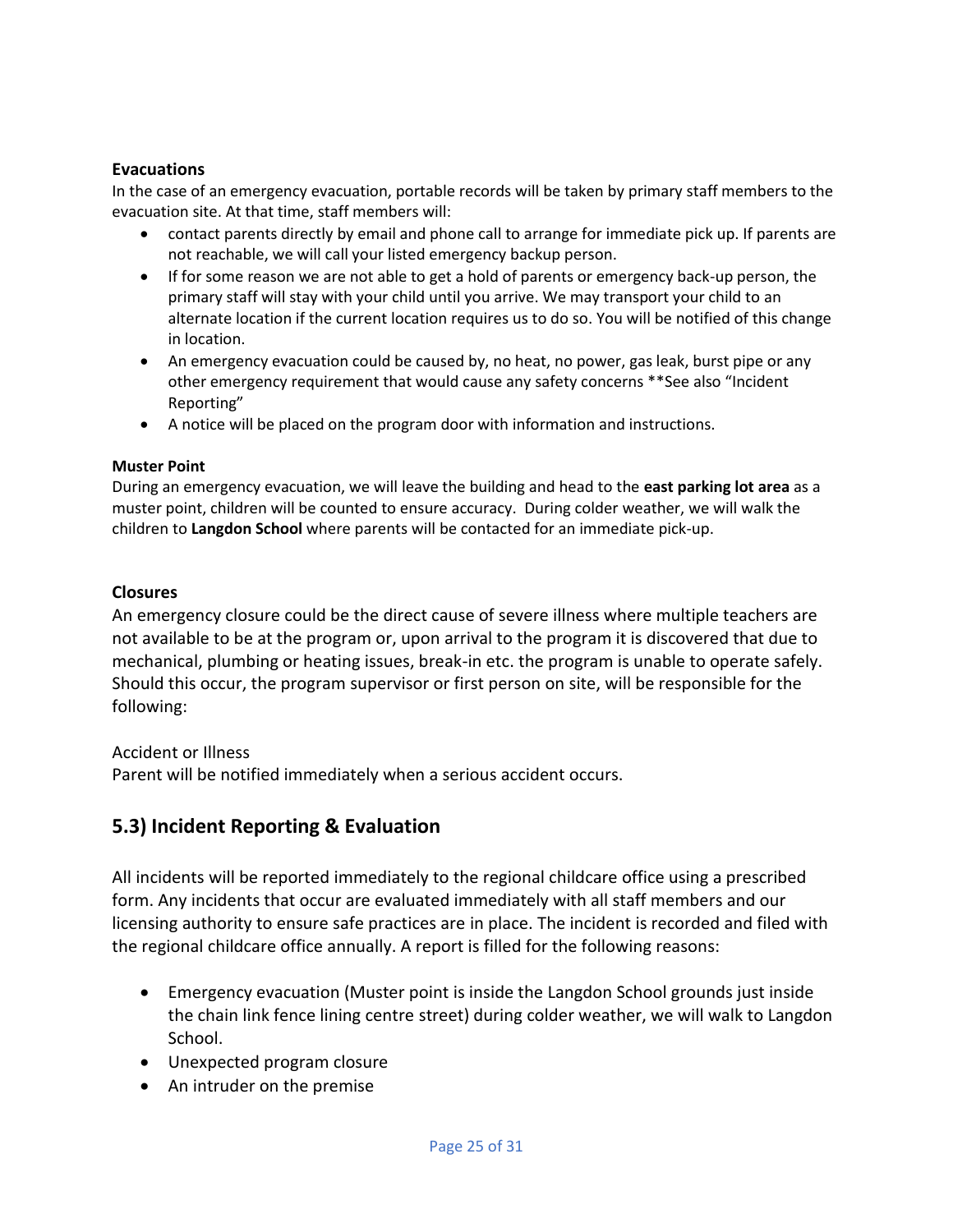- An illness or injury to a child that requires emergency care or requires the child to remain in the hospital overnight.
- An error in administration of medication by program staff or volunteer resulting in serious injury or illness.
- Serious injuries that require the program to administer first aid
- The death of a child
- An unexpected absence from the program during program hours (child is lost)
- A child removed from the program by a non-custodial parent or guardian.
- An allegation of physical, sexual, emotional abuse and/or neglect of a child by a program staff member of volunteer; the commission by a child of an offence under an Act of Canada or Alberta; and/or a child left on the premises outside of the program's operating hours.

## **5.4) Potential Health Risks**

The following symptoms are grounds for a child to be excluded from the program:

- Lethargy
- Vomiting
- Diarrhea or irritability
- Sore throat
- Green mucus
- If the child requires greater care and attention than can be provided without compromising the care of the other children in the program
- The child is displaying any other illness or symptom the staff member knows or believes may indicate that the child poses a health risk to persons on the program premises. (This does not apply if the child's parent provides written notice from a physician indicating the child does not pose a health risk to persons on the program premises.)
- The child will be observed for the above signs, temperature taken, or question the child if the child does not seem their usual self.
- A staff member who has reason to believe that a child is exhibiting any of these symptoms of illness, must contact the parents for immediate removal of the child from the program premises.
- The sick child that was removed from the program cannot return to the program until the child is symptom free (minimum 48 hours) or that the license holder is satisfied that the child no longer poses a health risk to anyone else within the program. In some cases, a doctor's note may be required to return to the program.

All illnesses are recorded using the following information:

- Name of child
- Date child was observed to be ill
- Name of staff member who identified the child was ill.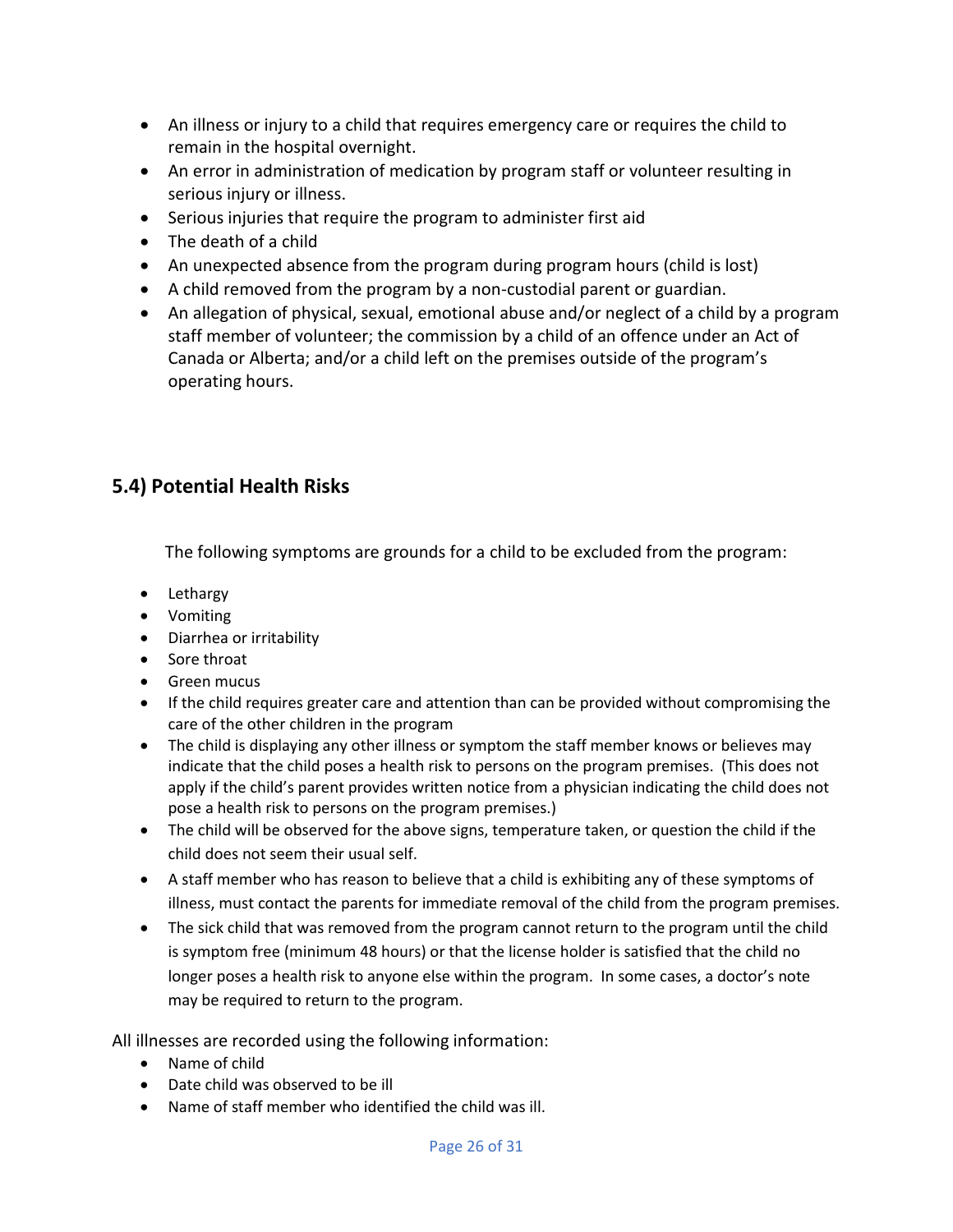- Time the parent was initially contacted
- Name of staff person who contacted parent
- Time the child was removed from the program
- Date the child returned to the program
- Log forms will be reviewed monthly to insure all possible preventative measures are in place.
- If a parent fails to arrange an immediate pick up of their ill child within a half hour, we will phone the emergency contact person(s) listed. If no one is available, the child will be kept safe until the child is picked up. A warning will be given, and \$20 late fees will apply for every 10 minutes thereafter for a second offence.
- Parent will be informed of these strict rules regarding sick children in their parent handbook along with email reminders throughout the year.

## **Phase 1 Safety Measures – COVID-19**

- 1) The licence holder will review, comply and implement all the Additional Public Health Measures, which outlines enhanced measures to prevent the spread and risk of contracting an illness available at: [https://www.alberta.ca/assets/documents/covid-19-relaunch](about:blank)[guidance-daycare-out-of-school-care.pdf](about:blank)
- 2) The licence holder will continue to adhere to the Alberta Health Services Child Care Facility Guidelines, which combines regulatory requirements for child care programs and recommendations from AHS. These health and safety requirements are monitored by AHS to minimize the likelihood of child illness or injury. The guidelines can be found here: [www.albertahealthservices.ca/assets/wf/eph/wf-eh-health-safety-guidlines-child-care-facilities.pdf](about:blank)
- 3) The licence holder will comply with all temporary workplace rules in effect to address COVID-19 to keep themselves, their staff and the families who access their program safe. These rules can be found in Alberta Health's Workplace Guidance for Business Owners at: [https://www.alberta.ca/temporary](about:blank)[workplace-rule-changes.aspx](about:blank)
- 4) The licence holder will continue to adhere to all applicable zoning, health and safety legislation, including those within the *Child Care Licensing Act* and regulations, and all standards not modified or suspended through an order or a superseding public health measure.
- 5) The licence holder will ensure all program plan policies are in alignment with all public health measures. If any current clauses do not meet or exceed any of these temporary health measures, they are considered suspended and are not implemented in the program until public health measures have been lifted.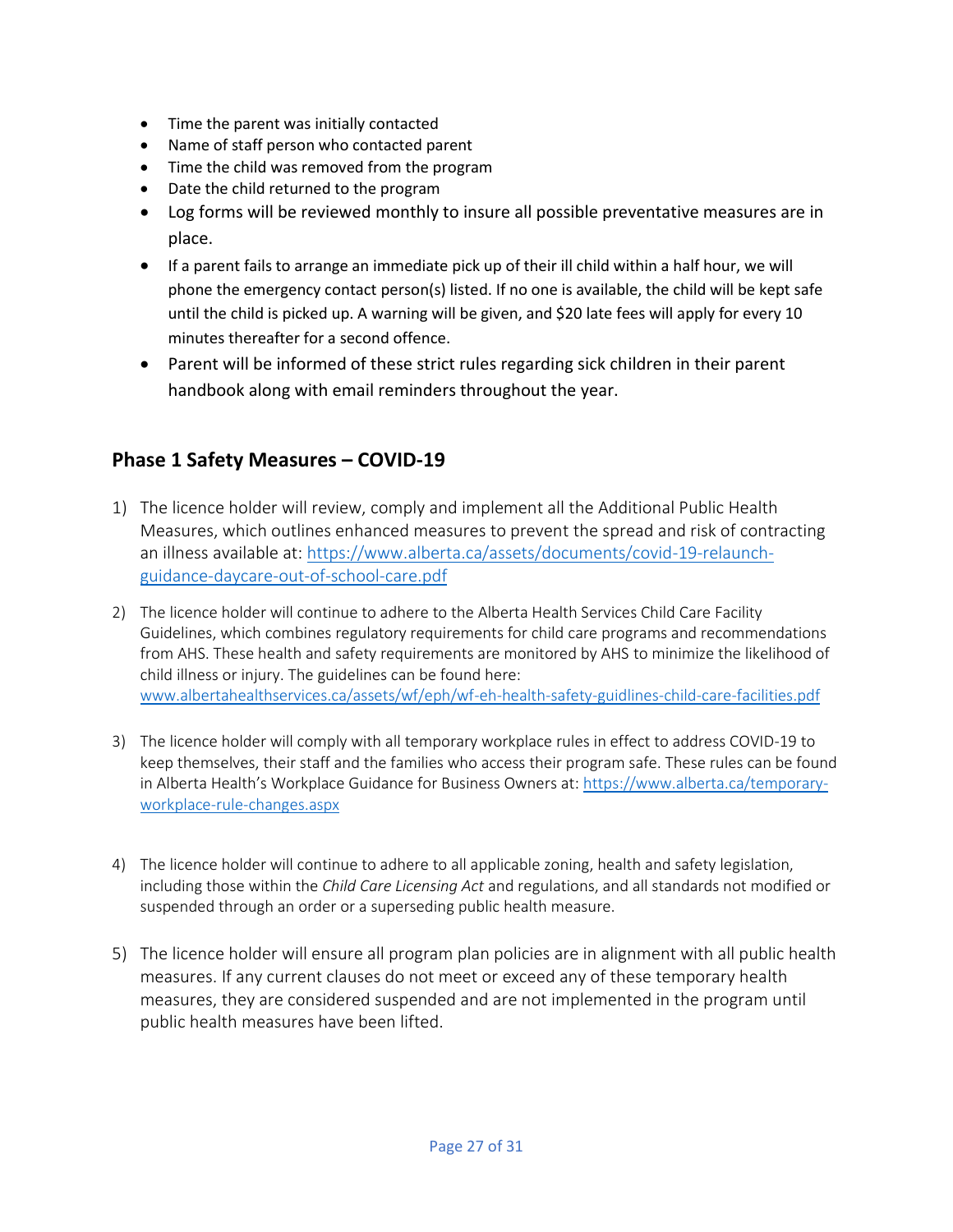## **5.5) Supervised Care for Sick Children**

While a sick child waits for a pick-up, all measures will be taken to ensure the child is comfortable (mat, pillow, water and blanket) and is safely as far away as is practical from other students while a primary staff member supervises and attends to their needs.

## **5.6) Administration of Medication**

Under the new Child Care Act as of February 1, 2021, children aged 5 and older now have access to their emergency medical devices. For the safety of other students, those who carry emergency medical devices in their backpack between school and our program, can store their backpack in our staff kitchen. Only that student will be permitted to enter the kitchen to access their emergency medical device.

All non-emergency medication is stored in a special locked box out of reach of other children but easily retrievable by staff. A medical form must be filled out, signed by parents/guardian and a copy kept with the medication always. A second copy will be kept in the portable files.

Requirements for all medication area as follows:

- The written consent of the child's parent has been obtained
- The medication is in the original labeled container
- The medication is administered according to the labeled directions.
- How medication must be stored (refrigerate or at room temperature)
- Medication that can be left on the premise will be kept in a locked container. The medication will be removed each preschool day and placed in a visible easy access area away from children.

#### Recorded Information

- The name of the medication
- The time of administration
- The amount administered
- The initials of the person who administered the medication.
- Parents/caregivers will be notified by the primary staff upon pick up.

**Written consent** is required from the child's parent or guardian allowing the licence holder to provide or allow for the provision of health care (first aid) to a child.

### **5.7) Health Care & Minor Accidents**

A licence holder may provide or allow for the provision of health care to a child only if

- the written consent of the child's parent has been obtained, or
- the health care provided is first aid.
- the incident will be logged and recorded on a form detailing why first aid was administered and parents will be asked to sign the form.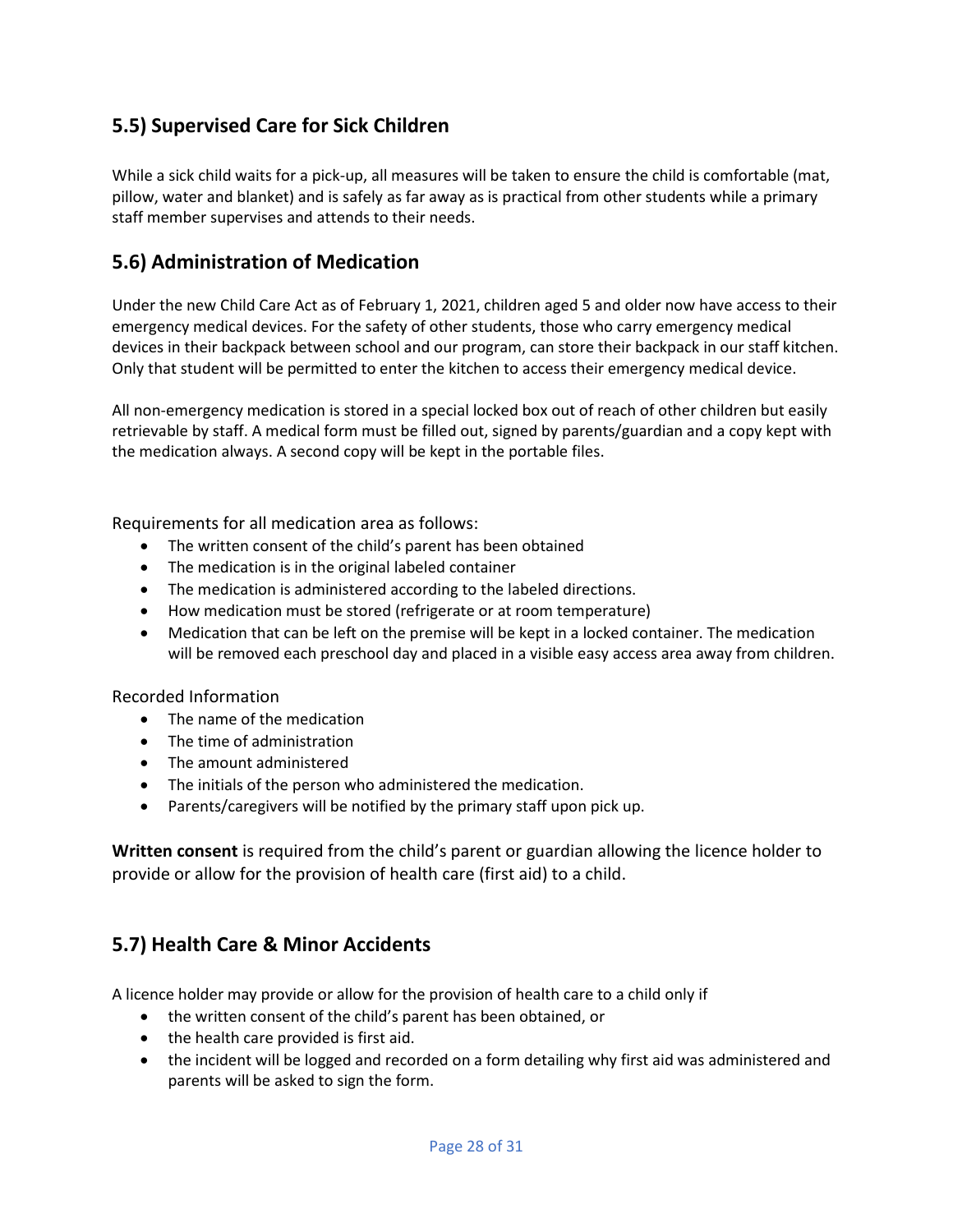## **5.8) Children's Records**

All student records containing registration form, medical information and screenings, and all parent/teacher correspondence will be available to parents at any time upon request. Information will be collected and stored in a locked area for a minimum of 3 years. All staff along with our licensing authority will have access to these reports at any requested time.

## **5.9) Administrative Records**

Administration records will be kept up to date and left on the program premise for a minimum 3 years. Records will include:

Daily attendance Records

- The arrival and departure times of students will be recorded by the primary teacher.
- Arrival and departure times of staff will be recorded by each individual staff member.

Child Care Certifications

- Program supervisor must have a minimum Child Care Worker certification.
- Primary Staff members must have a minimum Child Care Assistant certification.

First Aid Certifications

- Must be renewed every 3 years on or before the anniversary date.
- Program supervisor must have a current first aid certification.
- One in every 3 staff members must have a current first aid certification.

Criminal Record Check & Vulnerable Sector Search

- All staff members must obtain a current criminal record & vulnerable sector check no older than 6 months commencement of working in the program.
- Licence holder must submit a current criminal & vulnerable sector search when renewing the program licence. Licences are renewed every 3 years when in good standing.
- Volunteers that do not have a current criminal & vulnerable sector search will not have any unsupervised access to children.

## **5.10) Portable Records**

The portable records will contain the following telephone numbers: (a) emergency medical service; (b) ambulance service; (c) fire department; (d) police service; (e) poison control centre; (f) nearest hospital or emergency medical facility. In addition to that each record must contain:

• The students name, date of birth and home (civic) address \*\*no post box numbers.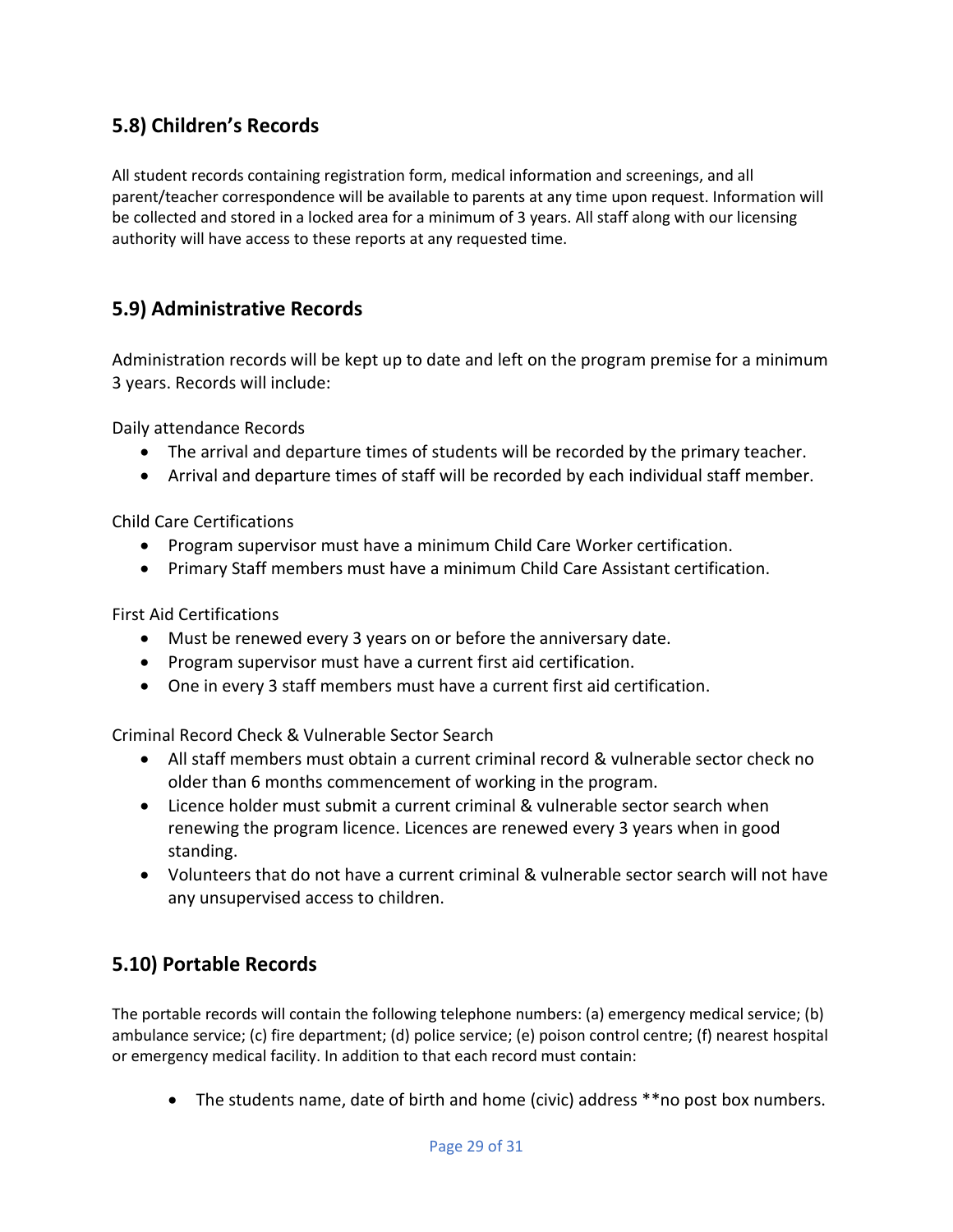- completed enrolment forms.
- the parent's name, home address and telephone number
- the name, address and telephone number of a person who can be contacted in case of an emergency
- if medication needs to be administered
- the written consent from the parent regarding any other relevant health information about the child
- the child's immunizations and allergies, if any.
- Consent to emergency medical attention (calling 911, ambulance)
- Consent to take photos for purpose of class distribution and or authorization to use on the Langdon Learning Centre Website.
- observations (daily observations by teachers)
- email correspondence between parents and teachers.

## **5.11) Supervision Policy and Practices**

#### **How the indoor space is monitored**

- The program premise is divided into two sections, a quiet room and an active playroom. Each teacher will be assigned either room to monitor the children. In some cases when one room becomes too busy, children may be assigned to an area then encouraged to switch. Both rooms are viewable with large windows so that both teachers are connected. When outdoors, children will be kept in groups of no more than 15 children per teacher or kept as one large group with two teachers.
- The licence holder provides detailed job duties and supervision for children during orientation. This information is also kept in the Employee Handbook which is accessible to everyone in the staff area.
- During the program activities indoors, attendance is taken, and children are monitored daily. When there is a large group of children attending the program of more than 25 students, teachers are given an equal list of children to monitor between them. They will be responsible for those children on a constant basis to help maintain the safety and awareness of the children.
- Children are counted prior to leaving the program premises to ensure all children are accountable for and then counted upon arrival again. The procedure is repeated before leaving the outdoor area and then again when they arrive back to the program premise.
- Teachers will greet the parents upon pick up and remind if necessary, for parents to sign their child out of the program. An ongoing number count is made on the whiteboard so that teachers are always aware of how many children are in their care.
- Prior to closing the centre, teachers will double check the sign out book to ensure all children have been picked up. Checking up in the castle loft area to ensure no sleeping children before leaving a closing the centre for the evening.